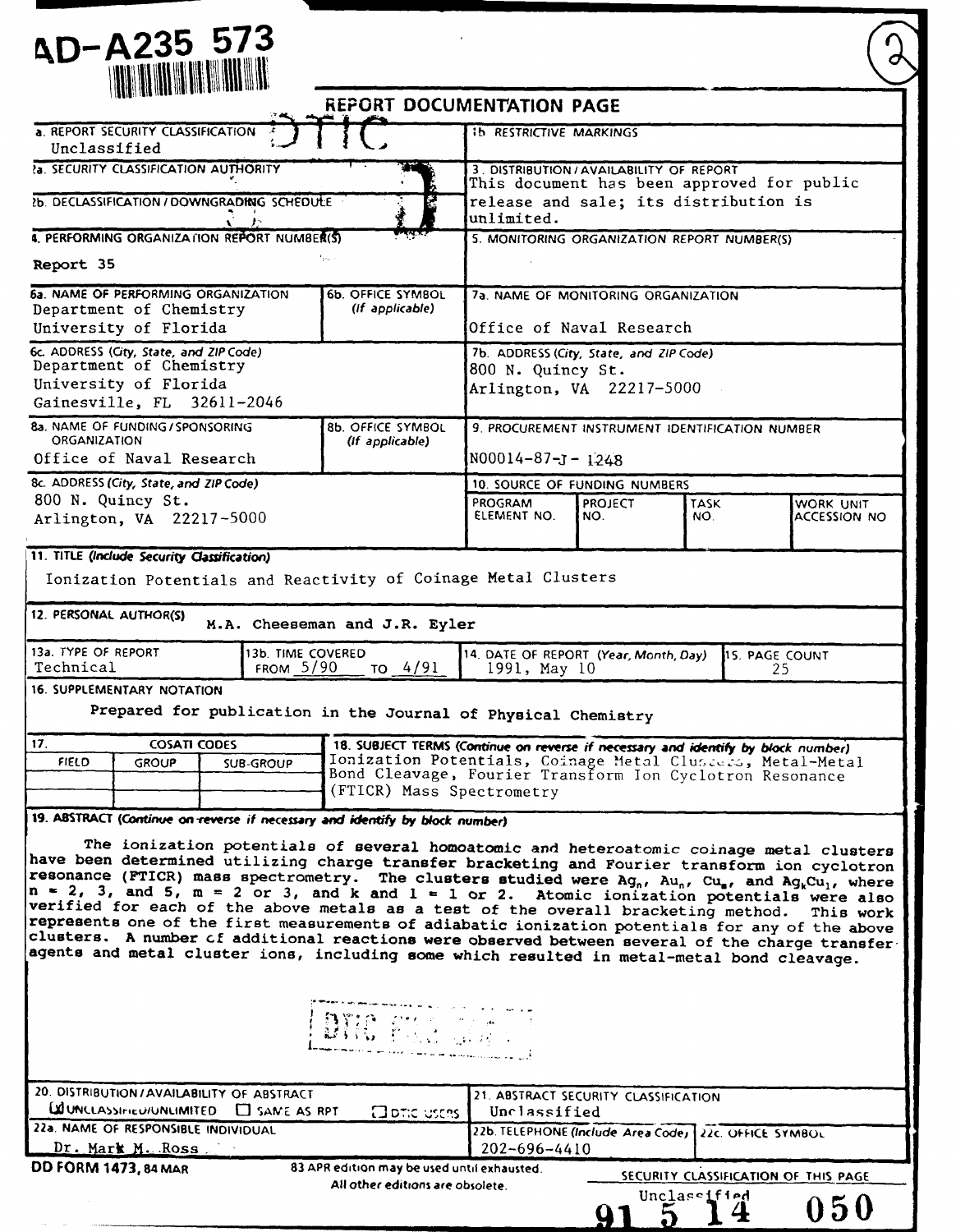OFFICE OF NAVAL RESEARCH

Grant N00014-87-J-1248 **614938108** For

**R & T Code 4134052 DT10 TAB** 

TECHNICAL REPORT NO. 35

lonization Potentials and Reactivity of Coinage Metal Clusters

by

\*\*\*\*\*.... The Course

Avair nod/et

By manner of the second second

Juscification

Distribution.

int i Conein

ជ

M.A. Cheeseman and J.R. Eyler

Prepared for Publication

in the

Journal of Physical Chemistry

University of Florida Department of Chemistry Gainesville, FL 32611-2046

May 10, 1991

Reproduction in whole or in part is permitted for any purpose of the United States Government.

This document has been appr ved for public release and sale; its distribution is unlimited.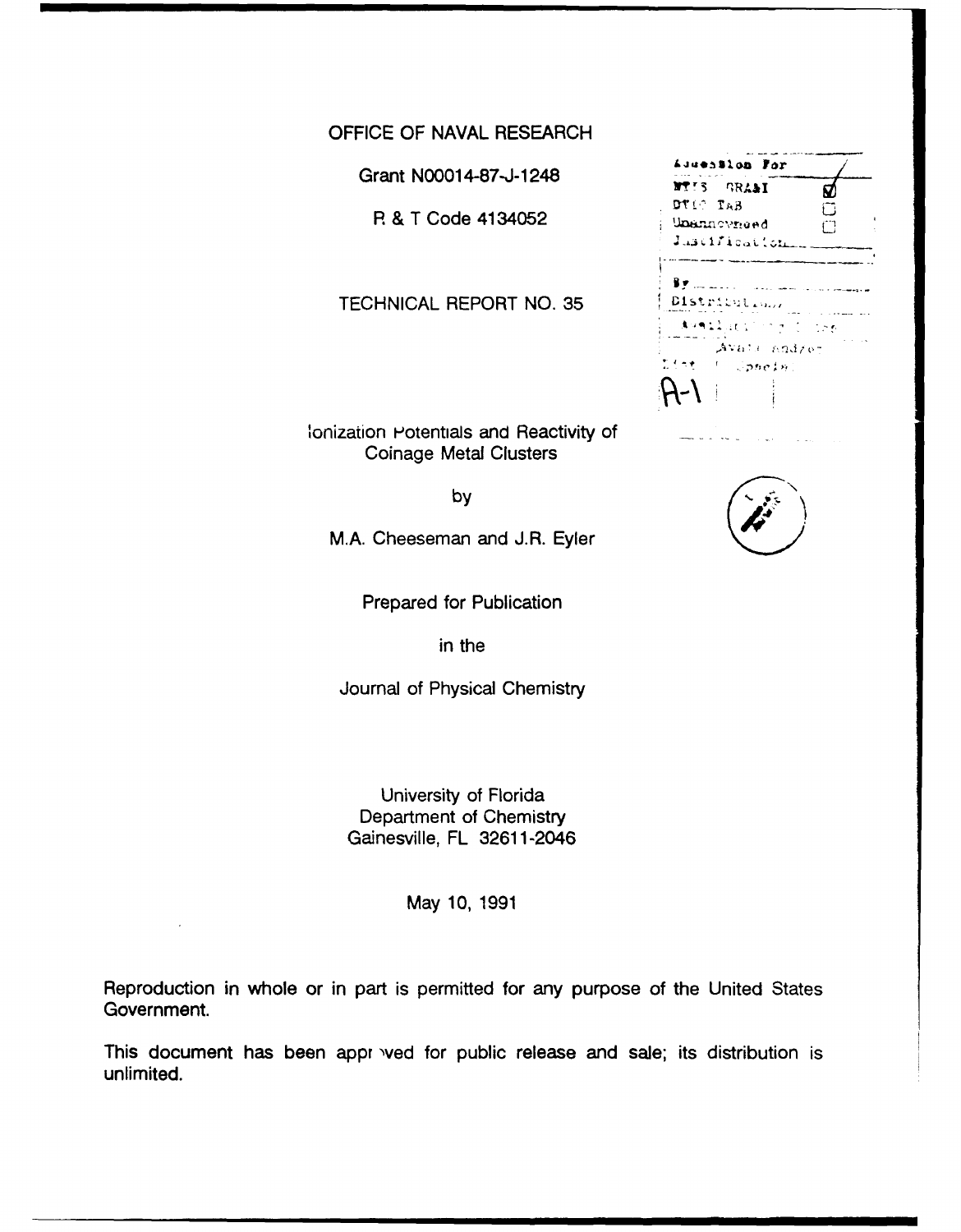#### Ionization Potentials and Reactivity of Coinage Metal Clusters

M.A. Cheeseman and J.R. Eyler Department of Chemistry University of Florida Gainesville, FL **32611-2046**

### Abstract

The ionization potentials of several homoatomic and heteroatomic coinage metal clusters have been determined utilizing charge transfer bracketing and Fourier transform ion cyclotron resonance (FTICR) mass spectrometry. The clusters studied were Ag<sub>n</sub>, Au<sub>n</sub>,  $Cu<sub>m</sub>$ , and  $Ag<sub>k</sub>Cu<sub>1</sub>$ , where n=2-3,5, m=2,3, and **k** and  $1 = 1, 2$ . Atomic ionization potentials were also verified for each of the above metals as a test of the overall bracketing method. This work represents one of the first measurements of adiabatic ionization potentials for any of the above clusters. **A** number of additional reactions were observed between several of the charge transfer agents and metal cluster ions, including some which resulted in metal-metal bond cleavage.

#### Introduction

Clusters have been proposed as materials which are intermediate between atoms and bulk solids, and as models of solvation spheres. Their reactivities have been studied as models for surface catalysis, gas plasma and flame chemistry, and processes in interstellar space. **Of** more practical consideration is the role that progressively smaller metallic and semiconductor structures play in the electronics inuustry. With **the** realization that the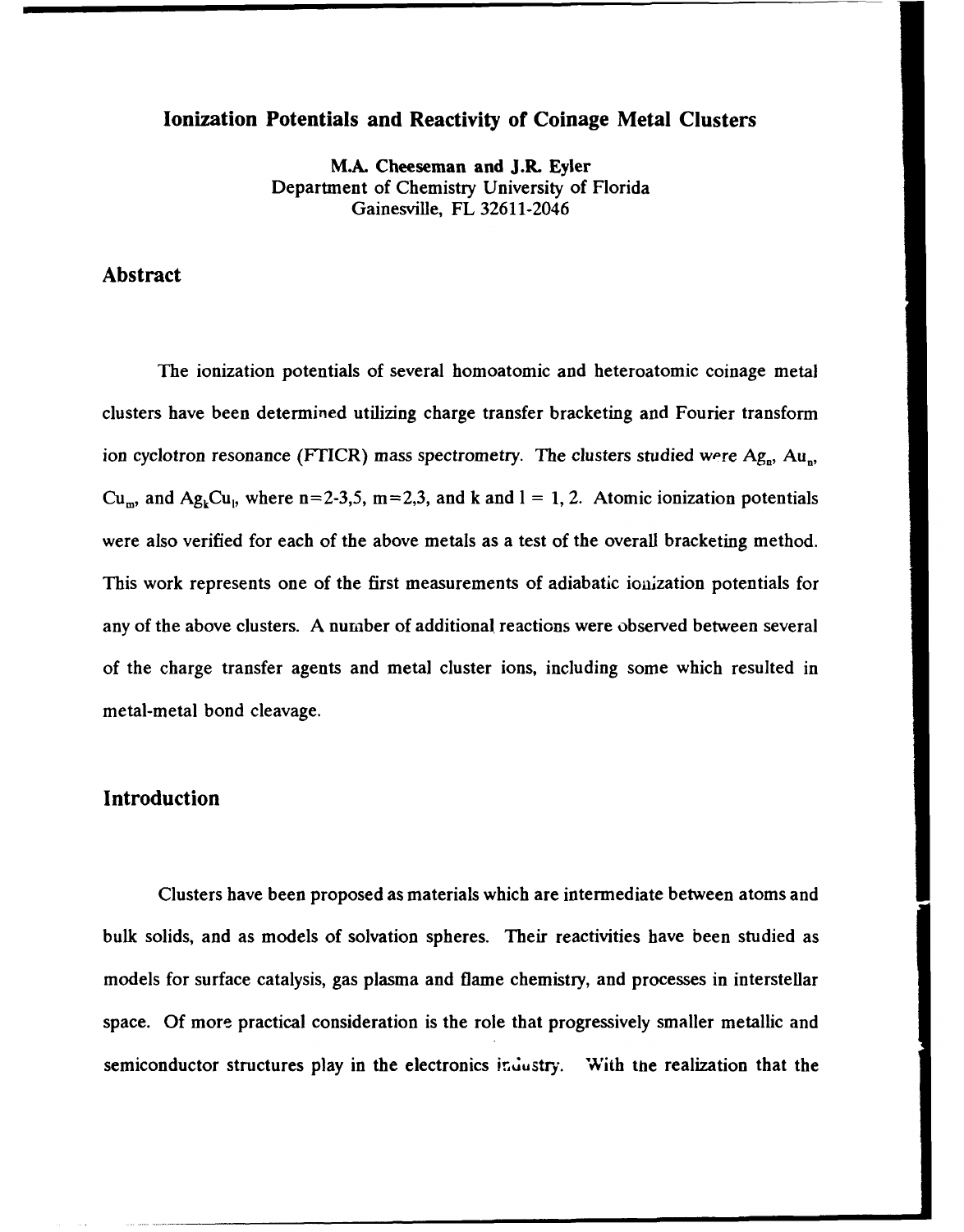technology of ultra high resolution microscopy has made it possible to build molecules atom **by** atom on a surface it becomes increasingly urgent to know the physical properties of such structures. Research into the structure and other properties of these molecules has exploded over the past decade.<sup>1-5</sup> Mass spectrometric and matrix isolation studies have predominated as the main avenues of work and have complemented each other in their attempts to elucidate the structural and electronic properties, as well as the reactivity, **of** many of these species. However, there remains a paucity of data about many basic physical properties of even the simplest of these molecules. This shortfall not only hinders understanding of these species themselves, but also prohibits a complete interpretation of the reactions which they undergo. It is therefore of primary importance to build a background knowledge of basic physical properties for all of these species.

**A** number of workers have noted differences in the reactivity of clusters as opposed to the bulk.<sup>6-11</sup> Striking differences in basic physical properties of clusters both as a function of size and in comparison with bulk and atomic properties have been observed.<sup>12-18</sup> This strengthens the view that clusters are indeed a distinct phase of matter with unique physical properties which bear investigation. With this in mind we have attempted to study those properties of clusters which can be suitably investigated utilizing FTICR mass spectrometry.<sup>19-21</sup> This has led to the development of a charge transfer bracketing method for determining ionization potentials, which has been applied to a variety of semiconductor clusters.<sup>15-17</sup> This is the first attempt to apply such a method to metal cluster systems, and the results support the utility of charge transfer bracketing in such systems. This also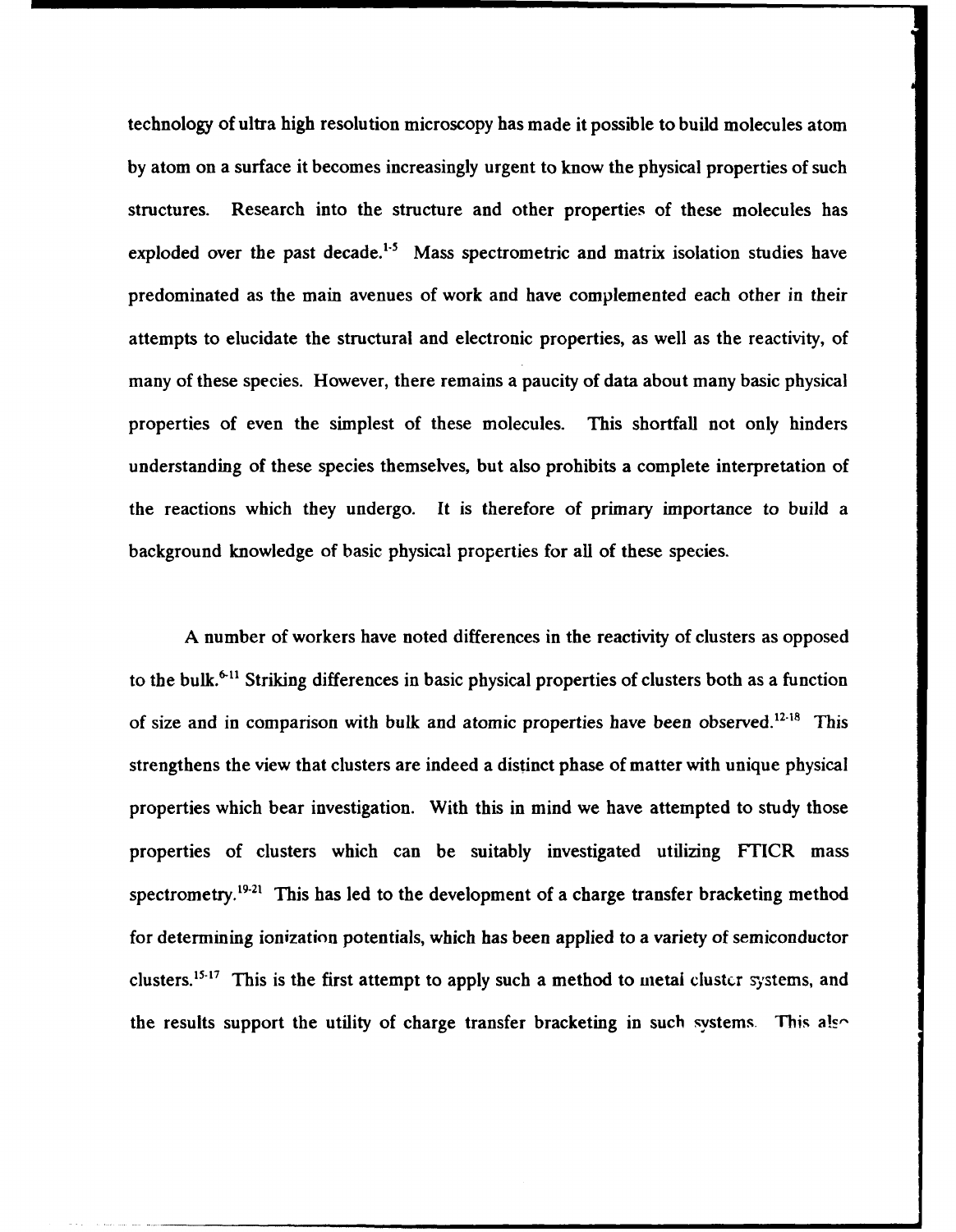represents the first such investigation involving bimetallic clusters, a class of clusters which has been given little attention in current research.

### Experimental

**All** work was performed on a home built FTICR mass spectrometer which has been previously described in detail<sup>16</sup> interfaced with a Nicolet<sup>22</sup> FTMS 1000 data station which was equipped with a SWIFT(Stored Waveform Inverse Fourier Transform) module<sup>23</sup>. The cell utilized in all cases was of the dimensions 2.5 x **2.5** x 3.8cm (z-axis). The cell trapping plates (perpendicular to the magnetic field) were machined with one-half inch holes covered with 90% transparent stainless steel mesh to allow passage of the laser beam through the cell and onto the target. The spectrometer utilized a Nicolet prototype superconducting magnet with a **20.3** cm bore and a nominal field strength of 2T. The vacuum system was maintained at  $\leq 5 \times 10^{-9}$  torr utilizing two 10 cm and one 15 cm oil diffusion pumps.<sup>24</sup> Charge transfer agents were introduced into the vacuum chamber at pressures as high as 1 x 10<sup>-7</sup> torr above the background by means of a variable leak valve.<sup>25</sup> **All** clusters were tbermalized with argon pulsed into the vacuum chamber with the aid of a solenoid pulsed valve.<sup>26</sup> The transient thermalizing pressure burst reached a maximum value between 1 and 20 x  $10^{-6}$  torr. Coinage metal samples were introduced into the high vacuum chamber **by** means of a standard Im long solids probe and positioned within 1 cm of the trapping plate.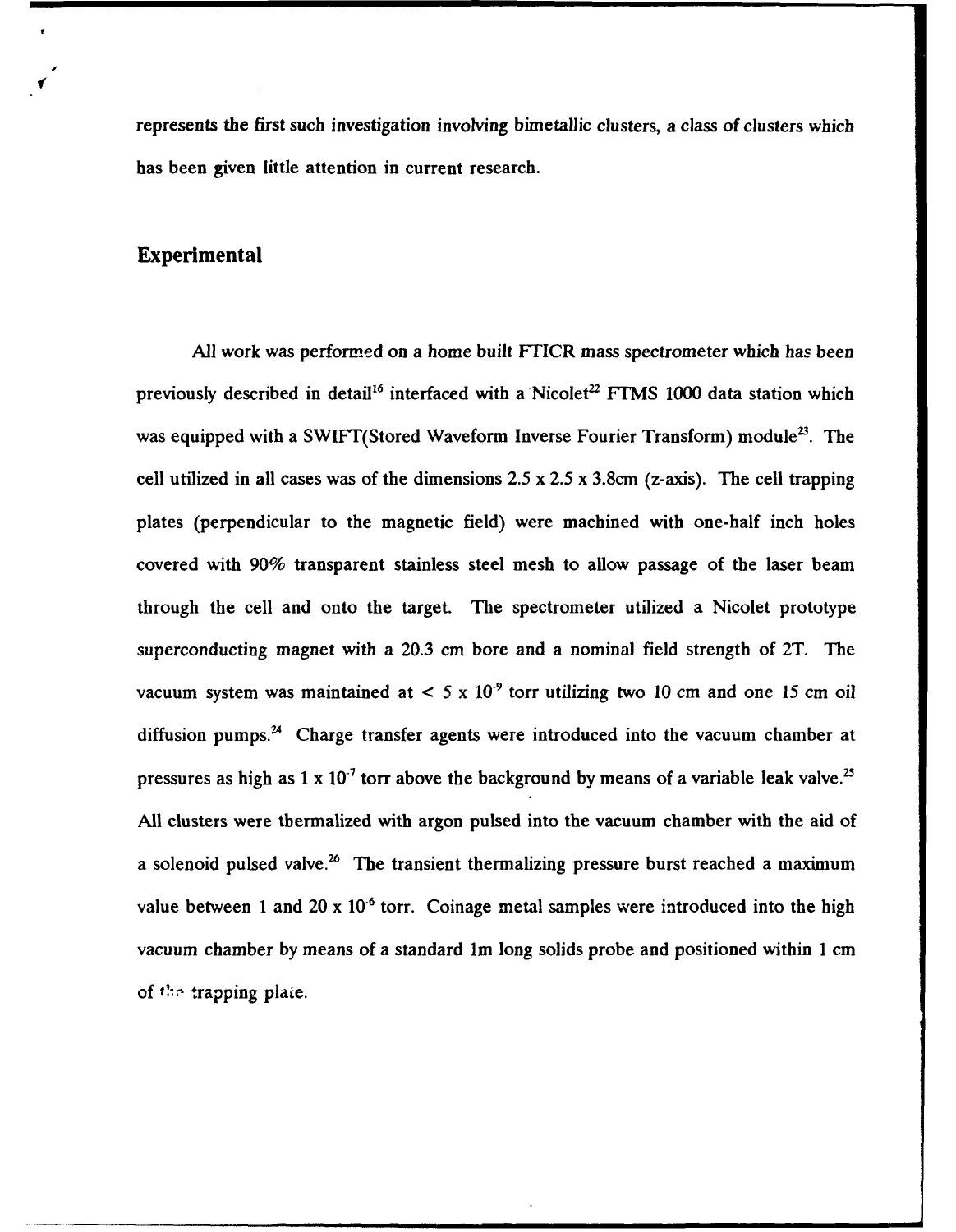The frequency doubled or tripled output of an Nd-YAG<sup>27</sup> laser was focussed onto the targets **by** means of a 1 m focal length lens positioned external to the vacuum system. Laser power was in general less than 40mJ per pulse. Samples were composed of various combinations of pure metals, metal oxide mixtures, and arc-melted metal alloys. Metal foils have also been used with some success in past studies **by** this and other groups to produce small homoatomic metal clusters. Metal oxide mixtures have been used **by** Freiser et.al. to enhance the production of silver clusters as large as nine atoms.<sup>28</sup> The composition of these pellets was varied from 2:1 to 1:2 in the case of most metal combinations, and up to 4:1 in the case of the Zn:Ag molar ratio; signals strong enough to perform reaction studies were not observed for clusters larger than the pentamer. Mixtures of copper and silver oxides were also used to produce heteroatomic clusters as large as the pentamers  $Ag_2Cu_3$  and  $Ag_3Cu_2$ . Mixtures of  $Au_2O_3$  with other metal oxides were also utilized. Difficulties were encountered in compressing the gold oxide to a state which could be desorbed effectively **by** the laser. **All** oxide samples were pressed into pellet form using a standard hydraulic press and a modified infrared-pellet die which allowed the mixtures to be compressed into a cavity machined in the end of a solids probe tip.

Metal alloys consisting of 50:50 molar mixtures of the three coinage metals were produced utilizing an arc melter, as was one sample composed of a 25:75 mole percent mixture of gold and copper, respectively. This additional copper-gold alloy sample was produced to study the  $Cu<sub>3</sub>Au$  crystalline phase unique to this alloy. Such samples have been used successfully to produce the CuAu dimer **by** Morse et. **al.<sup>29</sup>** Foil and alloy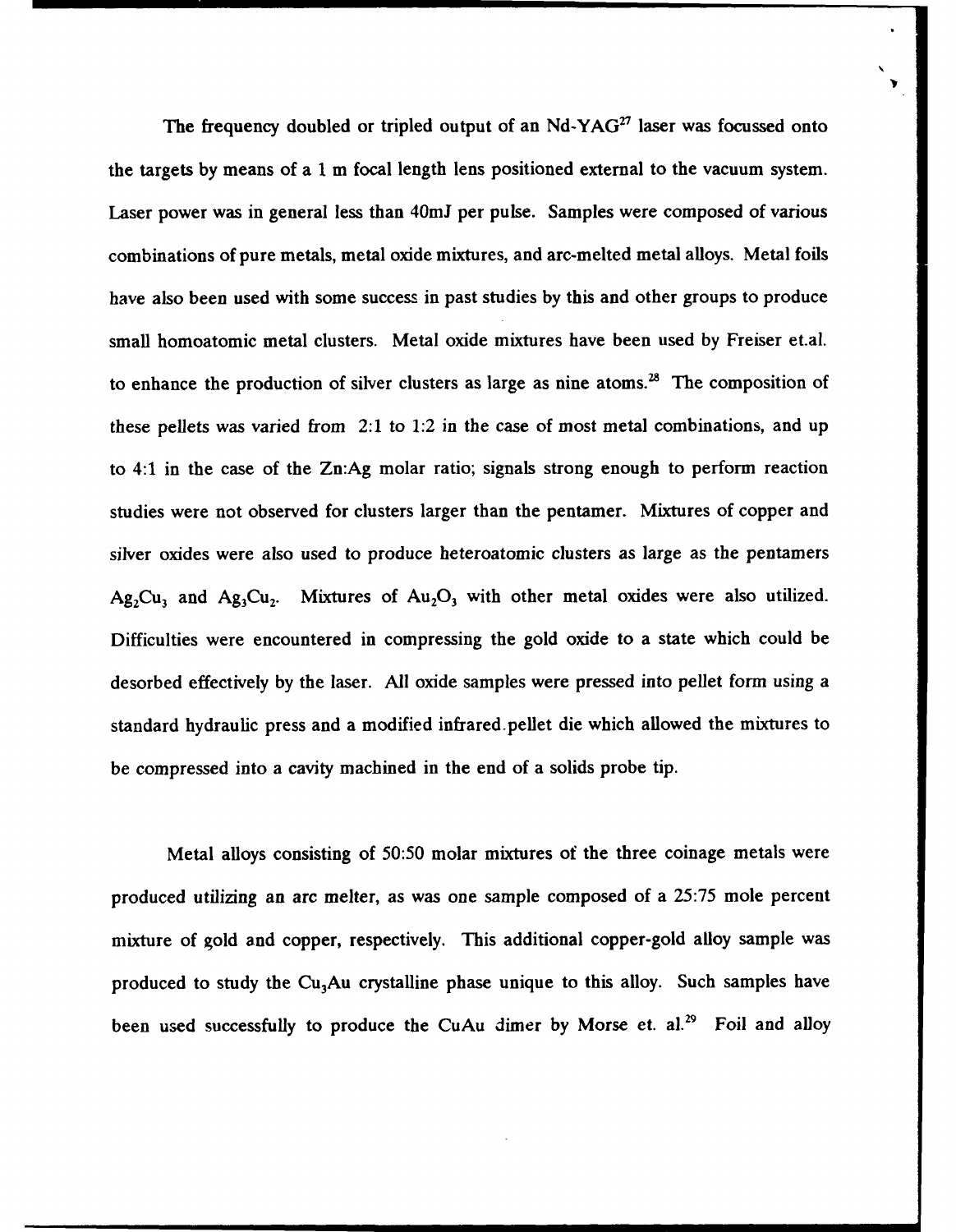samples were attached to removable probe tips **by** means of low vapor pressure epoxy. **All** chemicals used were obtained from Aldrich Inc. and used without further purification.

The pulse sequence utilized in all cases was similar to that previously described.<sup>12</sup> A quench pulse was initially applied to the cell to eject any ions present. After some delay the laser was fired and ions produced. Coincident with this event a pulse valve was triggered to admit thermalizing gas so that the pressure peak would occur shortly after the laser fired, with the delay being optimized to produce the most consistent and strongest signal of the ion of interest. This was followed **by** a delay for thermalizing of not less than 500ms, after which any unwanted species were then ejected from the cell by either using normal swept frequency ejects or with the capabilities of the SWIFT box. The cluster ion of interest was then allowed to react with the background of charge transfer agent for a variable amount of time after which remaining species were excited and detected.

#### Results and Discussion

#### **I.** Ionization Potentials

Table I shows the bracketed ionization potentials and estimated uncertainties of those metal clusters produced with sufficient intensity to allow study **by** charge transfer reactions. These include the homoatomic clusters up to the copper trimer, and the silver and gold pentamers, as well as with the mixed metal combinations of copper and silver as large as the trimer. Figure 1 is a spectrum of the mixed metal clusters which could be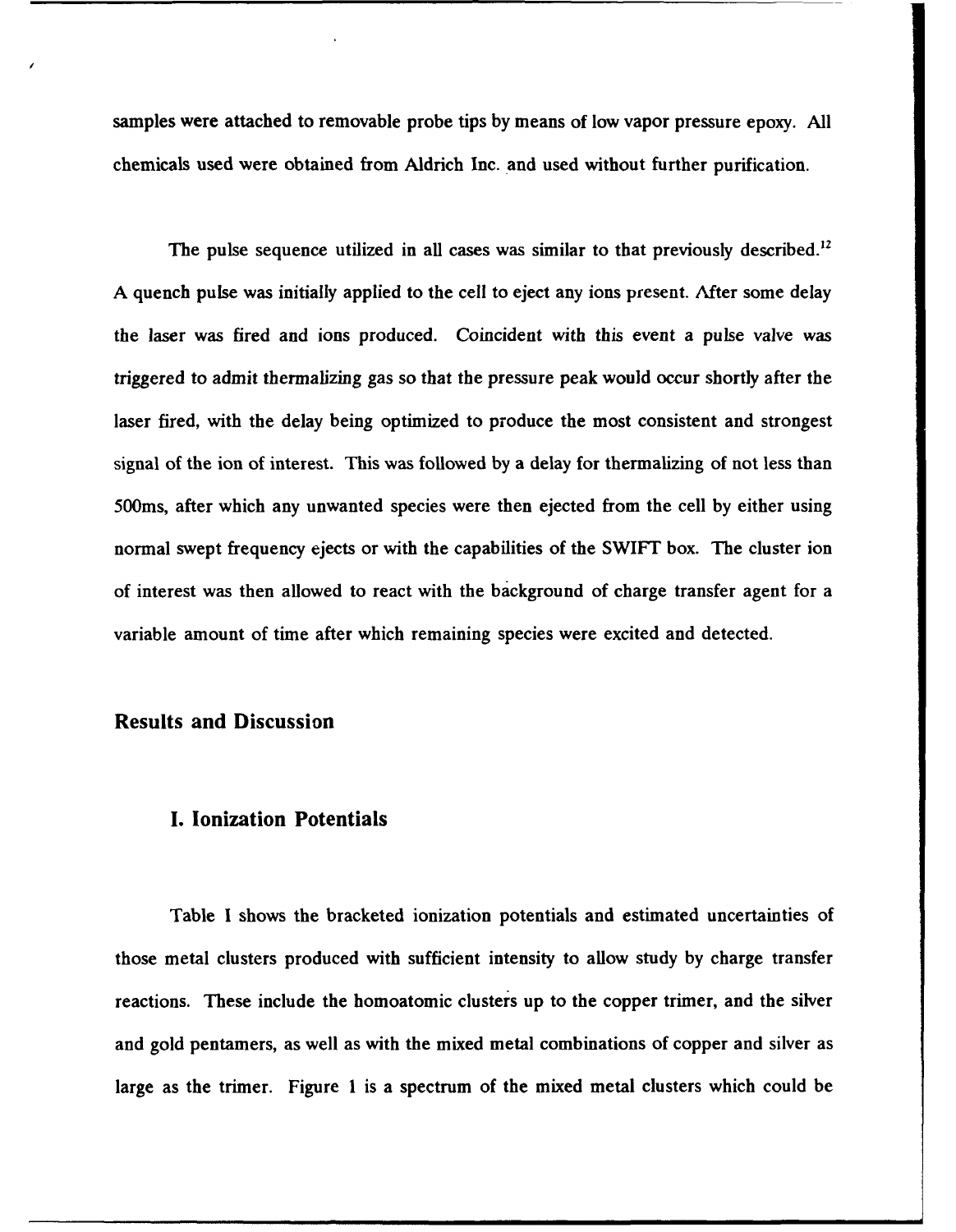easily produced using this method. Ionization potentials were not measured for the tetramer species in any case, although all such species were observed. Attempts to react the tetramer clusters with any CTA resulted in loss of the cluster ion signal with no detectable charge transfer in any case. Production of tetramers also proved more troublesome than other species which may indicate adequate production of the species is dependent upon some as yet unknown experimental condition(s). It is also possible that the higher ionization potential expected for this cluster as opposed to either the dimer, trimer, or pentamer would allow for rapid charge transfer and neutralization of these clusters. This possibility was investigated by reducing the time for such reactions to occur within the limits of our instrumentation with little or no improvement in tetramer signal. A more likely possibility is that the production of such cluster species is dependent upon surface conditions which rapidly deteriorate during the ablation process. In support of this, we have observed matrix effects similar to those reported by Freiser et. al.<sup>30</sup> These are manifest in the decay or appearance of a larger ion signal as a function of the number of laser shots impinging upon a single surface position. We have detected the decay of large silver cluster signals after 1-10 lasers shots upon either metal foil or oxide mixture targets. The signal can then be regenerated **by** moving the laser target to impinge upon a different spot on the target surface. As in the past cases our observation of mass spectra of larger clusters seemed to be enhanced **by** surface roughening by a varying number of laser shots but the appearance of larger silver and copper clusters was in general short lived. The instability of larger clusters did not extend to the gold clusters. The production of these species was more sensitive to laser power than surface conditions. Gold cluster production could be adjusted from favoring the dimer production to favoring the pentamer **by** changing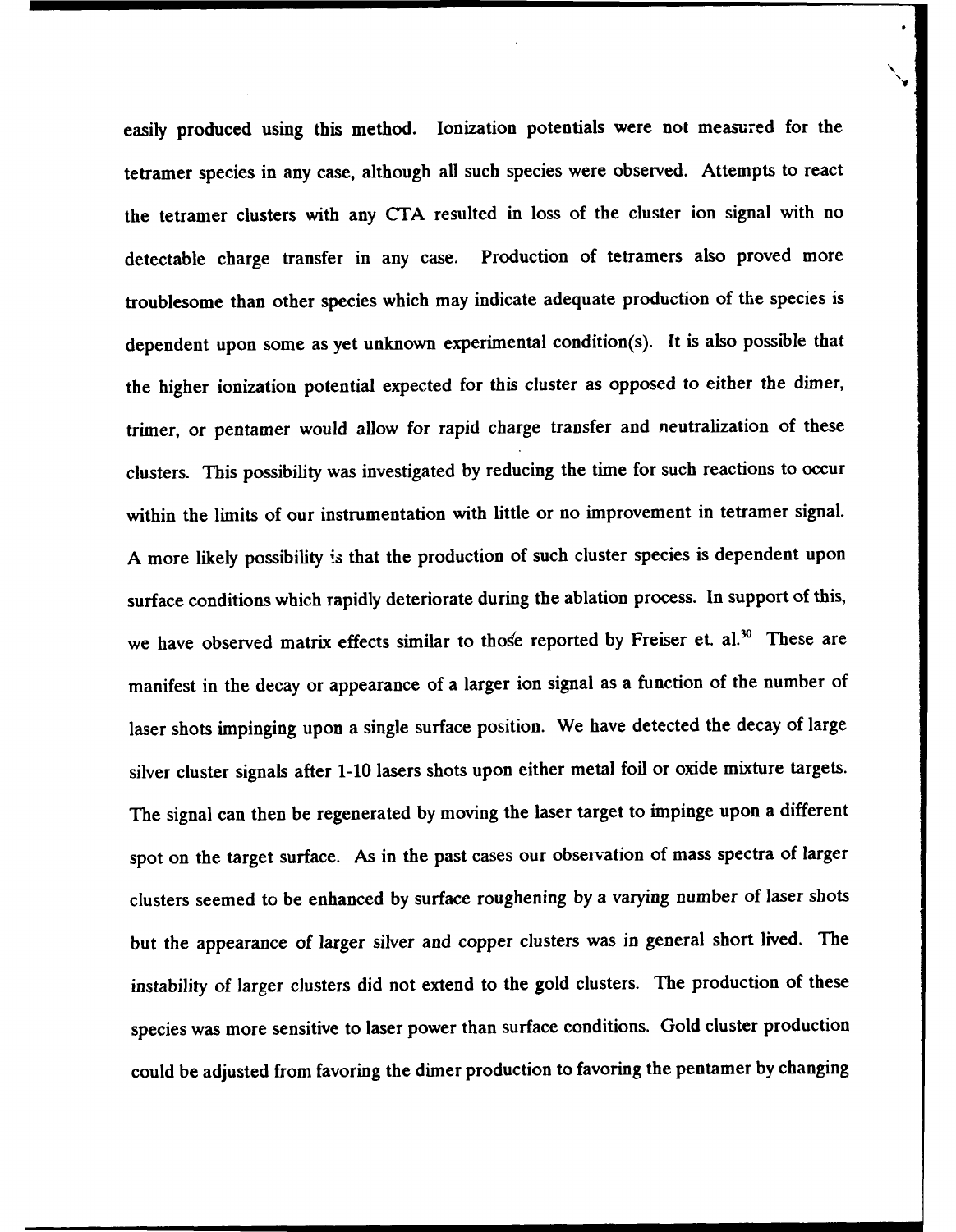the laser power only a few mJ/pulse. Surface roughening and higher laser powers were both found to enhance the production of mixed metal clusters.

The only mixed coinage metal clusters which could be produced in sufficient quantity to enable study were those combinations of copper and silver listed in Table I. Attempts to produce gold-copper and gold-silver combinations were unsuccessful. The attempts to produce laser targets composed of the appropriate metal oxides were unsuccessful due to the difficulties in compressing  $Au<sub>2</sub>O<sub>3</sub>$  into a satisfactory pellet. The various gold containing alloys were found to produce only atomic species in significant quantities. We have no explanation for this result in light of the success of Morse with similar targets.<sup>29</sup> Contrary to previous results<sup>28</sup> we have also observed the production of mixed metal combinations of silver and zinc from all laser targets composed of their oxides.

This work reports some of the first accurate measurements of the ionization potentials of coinage metal clusters larger than the dimer and the first measurements of the adiabatic ionization potentials for any of the clusters studied. Similar to the study by Smalley et. al.<sup>18</sup> of the electron affinities of small copper clusters, and in line qualitatively with the predictions of Balasubramanian et. al.<sup>31</sup> and of Flad et. al.<sup>32</sup>, we have observed an odd even alternation in the ionization potential with a gradual decrease from the atomic value toward the bulk work function of the metals.

Column three of Table I is a listing of known experimental values for vertical ionization potentials for the coinage metal atoms and clusters. **Of** the clusters only the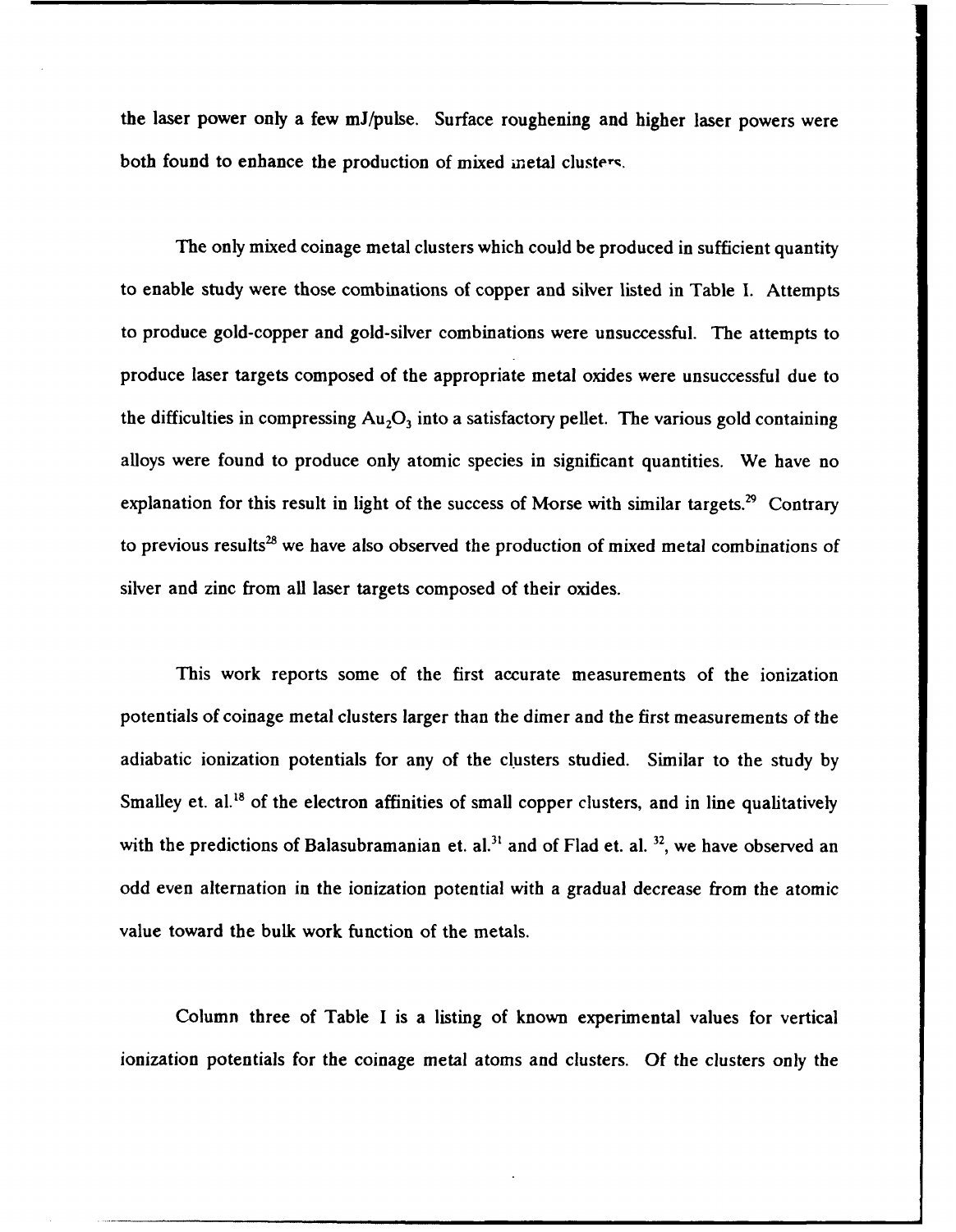dimer values and a few of the trimer values have been accurately measured. The clusters for which the ionization potentials have been measured with the highest degree of accuracy are primarily the dimers, which have essentially the same ionization potential as the atom. Such limited information reveals very little of the transition from the atomic to bulk properties through the intermediate ciusters. Although our results are less precise than most spectroscopic measurements the agreement between the values reported here and those derived previously is a significant indication of the accuracy of the overall method. The only other significant experimental study of ionization potentials is the recent electron impact work by Franzreb et.  $aI<sup>33</sup>$  In that study the errors associated with the reported ionization potentials were in general larger than those reported here. In spite of this, the agreement with the ionization potentials reported **by** Franzreb et. al. is generally good to within their stated error limits. It should be noted that the values reported here are adiabatic ionization potentials while an electron impact study would yield essentially vertical ionization potentials.

The theoretical predictions of Balasubramanian et. al.<sup>31</sup> and Flad et. al.<sup>32</sup> are listed in column four of Table I. Although the theoretical predictions are substantially lower than ionization potenti Is measured in this work the qualitative picture of their relative magnitude is preserved in our experimental results. The quantitative disagreement between theoretical and experimental methods is largely due to the difficulties involved in calculating such properties using current ab initio methods. The theoretical treatment **by** Flad et. al.<sup>32</sup> predicts a range of values for the inization potential. In this case the best agreement with experimental energies is found for the most stable electronic configuration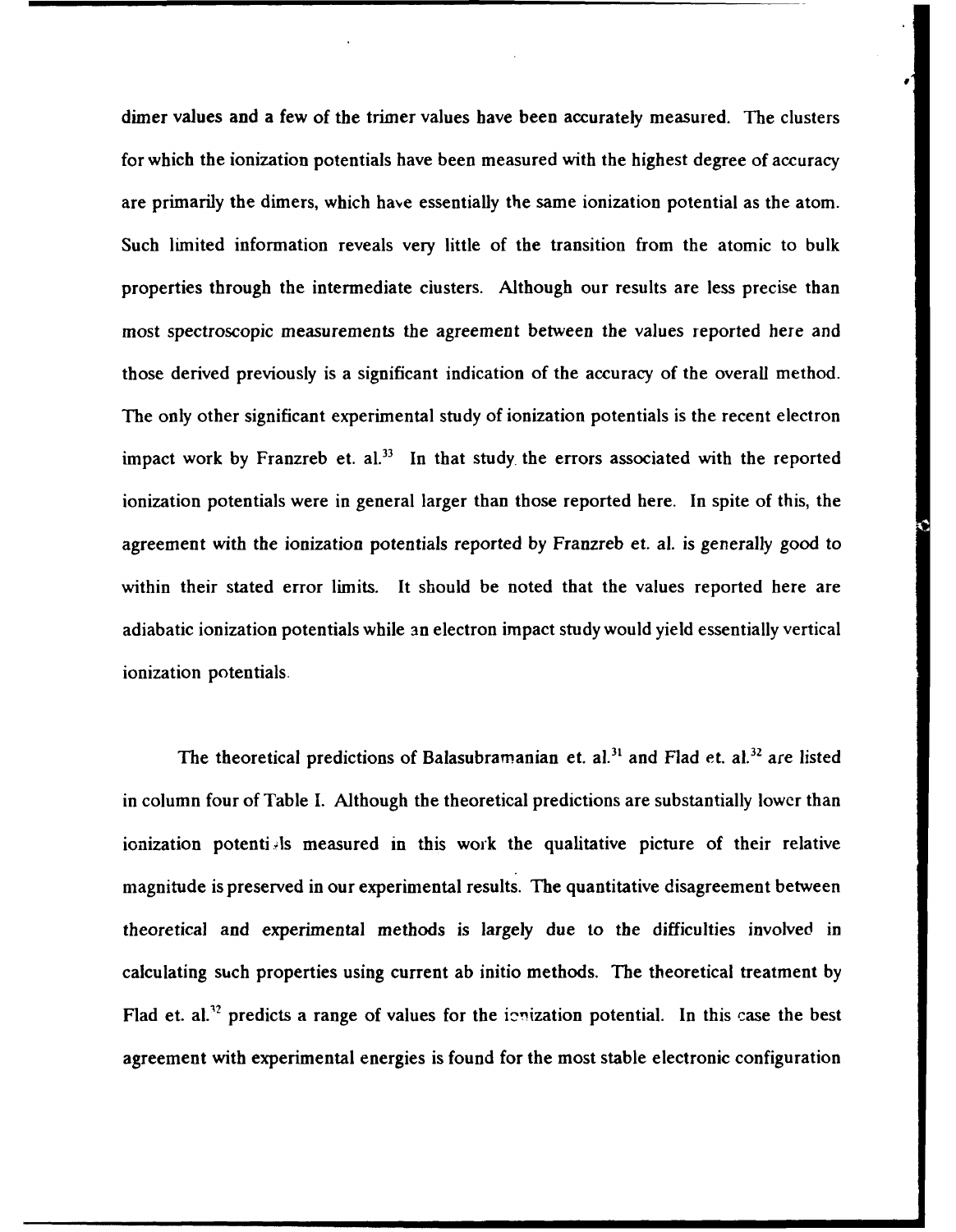for each given cluster. However, the disagreement with the well known values for the copper and silver dimers is large and the calculations for the larger clusters are again significantly lower than our valves. Qualitatively these calculations again predict the oddeven alternation observed in our experimental results.

The uncertainties for the experimental values derived from this work have been determined **by** the physical spacing of the ionization potentials of charge transfer agents in our bracketing ladder and uncertainty in the known IP's of the charge transfer agents utilized. The accuracy of the bracketing method is also related to how completely or incompletely the charge transfer agent reacts with the cluster. **All** of these questions were addressed in the analysis of the absence or presence of a charge transfer reaction. In all cases more than one charge transfer agent was used to determine the occurrence of charge transfer and thus to bracket the ionization potential. The experimental charge transfer results used to obtain the ionization potentials reported in Table **I** are summarized in Table II as the absence or presence of charge transfer. To accomplish the determinatica of whether a cbarge transfer reaction between the cluster under study and the charge transfer agent was occurring it was necessary to evaluate the effect of side reactions on the charge transfer reaction, since such reactions could produce products which could in turn react **by** charge transfer with the **CTA.** This was accomplished through a series of studies in which other reaction products were ejected before and during the reaction time to analyze the effect of their presence upon the charge transfer reaction. It was also necessary to set a threshold for the normalized peak intensity of the **CrA** mass peak which would be interpreted as indicating charge transfer. Our determination was that a CTA peak which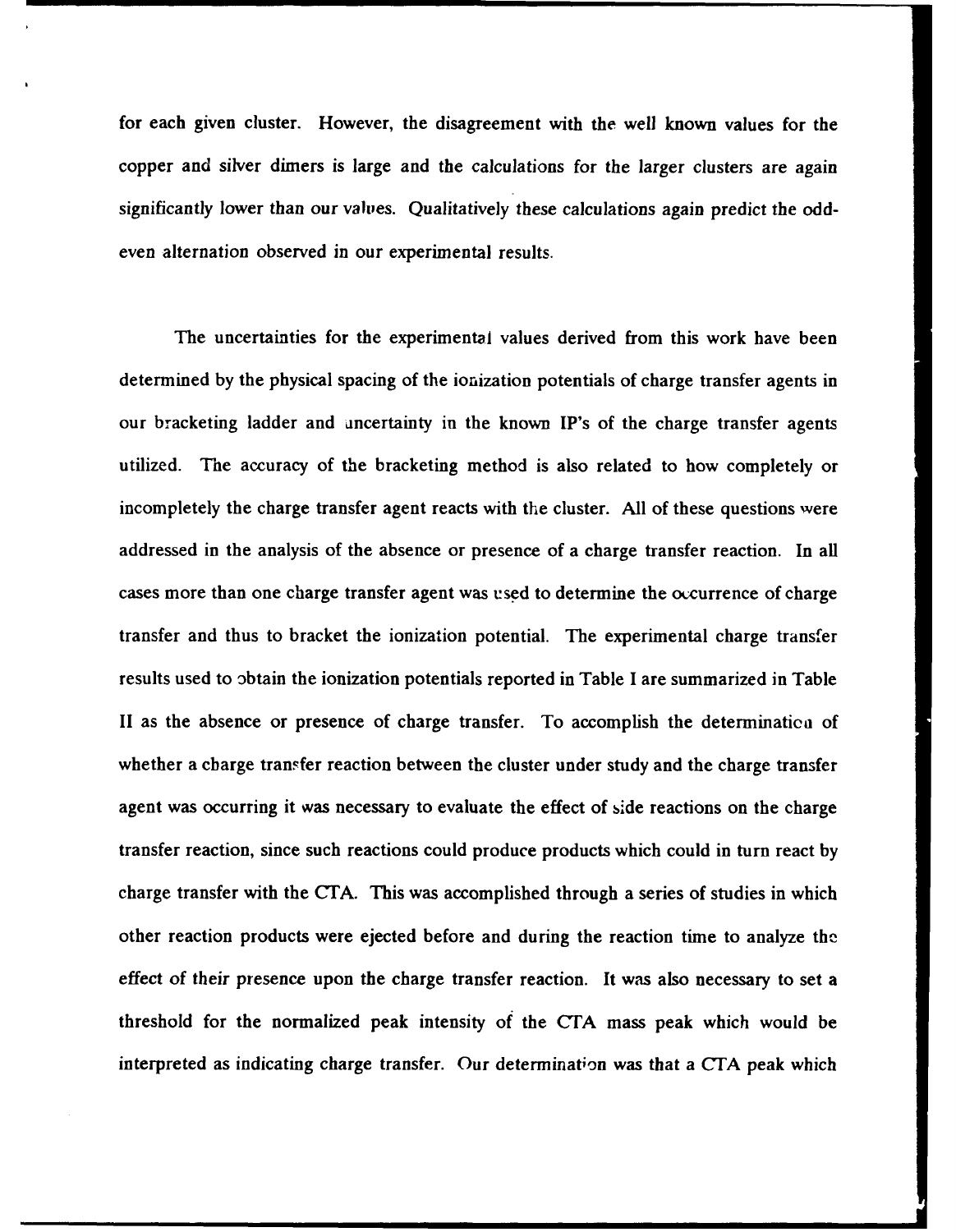was at least **25%** of the normalized peak intensity was an indication of the occurrence of charge transfer. Only one borderline case is listed in Table **II,** that being the reaction between benzene and the gold atomic ion which proceeded at a rate slow enough that the loss of the gold ion signal became significant. This is easily understood since the derived ionization potential for the gold atom is only 0.01 eV larger than the known IP of benzene.

The presence of side reactions in most cases presented a challenge to attaining acceptable results by this method. However, extensive work on the study of side reactions has resulted in narrow bracketing of ionization potentials. This included the use of the FTICR capability of ejecting unwanted product ions as developed by Comisarow. **"** from the cell before and during the reaction study in order to determine the effect, **-f** any, upon the charge transfer products for each of the side-reaction products. In each of these cases the charge transfer product was also ejected before the reaction took place to be certain that no charge transfer from or to unwanted species would occur. After the ejection of all unwanted products the charge transfer reaction was followed for a period of up to several seconds. In the case of each of the bracket defining rcactions the charge transfer reaction studied was verified and was found to be the predominant reaction. In several case other side reactions involving metal-metal bond cleavage and adduct formation were observed. In instances where such reactions persisted the relative intensities of peaks were followed as each reaction product was ejected in turn. This was necessary to determine any interference with the charge transfer reaction under study. As discussed previously,<sup>17</sup> the formation of adducts between clusters and charge transfer agents has been thought to occur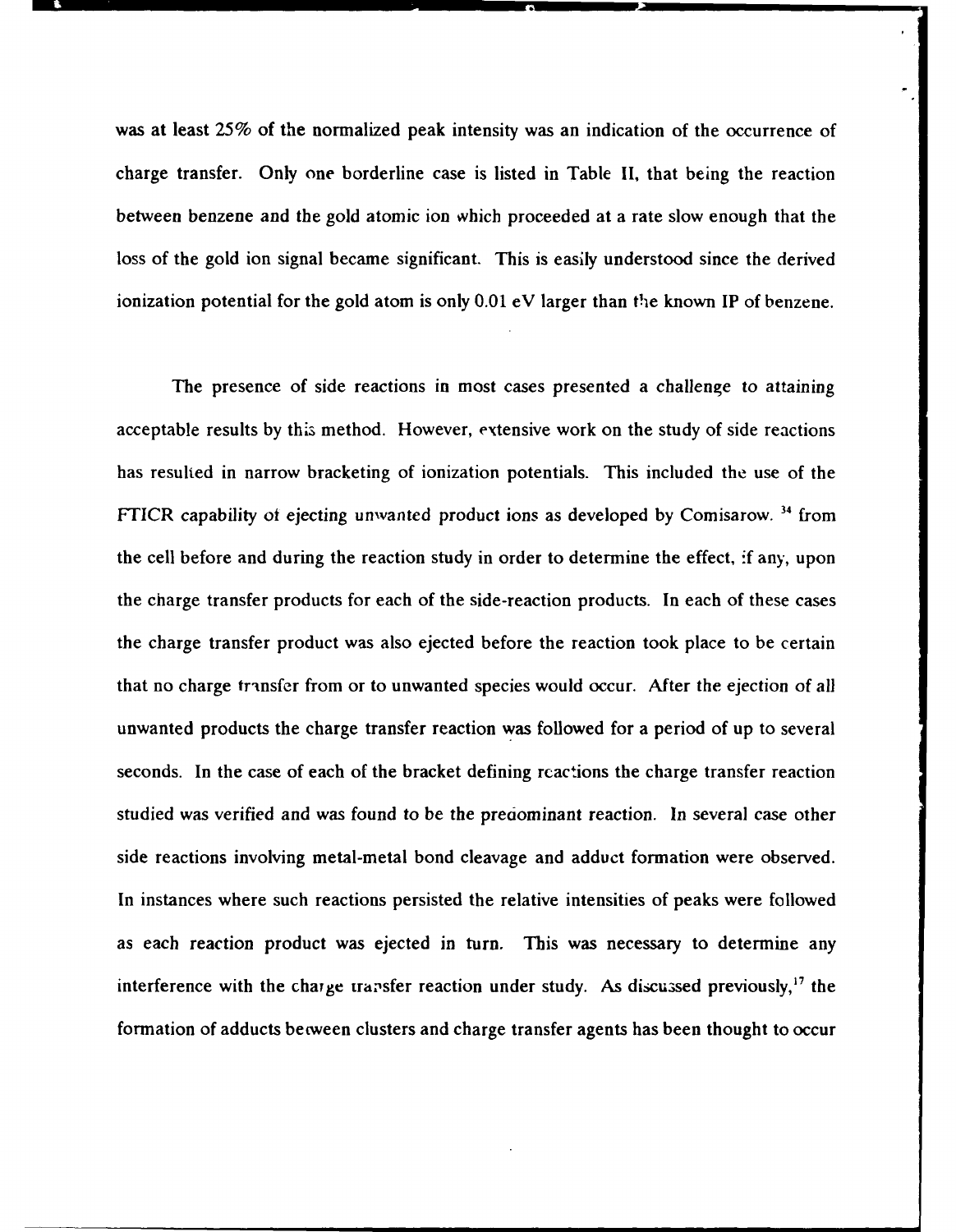between species with approximately the same ionization potential **by** collisional stabilization of the ion/molecule reaction complex.

#### **II.** Metal-Metal Bond Cleavage

Perhaps the most interesting of the side reactions occurring in these studies were those few which resulted in metal-metal bond cleavage and destruction of the initial metal cluster species. As can be seen from the listing in Table III, those CTAs which underwent such reactions were primarily aniline derivatives which possess a nitrogen lone pair or which qualify as Lewis bases in some other way. The results of this study have produced a numbei of additional interactions which may result from the initial adduct formation. A significant acid base interaction has been observed between a number **of** the charge transfer agents and the 'acidic' metal cluster ions. We attempt here to use the bond cleavages observed in the reactions detailed in Table **III** in order to fix a lower limit for the metal adduct bond energy based on the well known bond energy of the metal dimers and their cations. This estimate can then be used to extrapolate limits for the bond energies of the larger clusters. The reactions which occur between the CTAs and various metal dimers have been interpreted via the simple thermochemical relation described by Equations 1-3.

 $M_2^+$  -->  $M^+ + M$  (1)

$$
M^{+} + CTA \rightarrow M(CTA)^{+}
$$
 (2)

 $M_1^+$  + CTA  $\rightarrow$  M(CTA)<sup>+</sup> + M (3)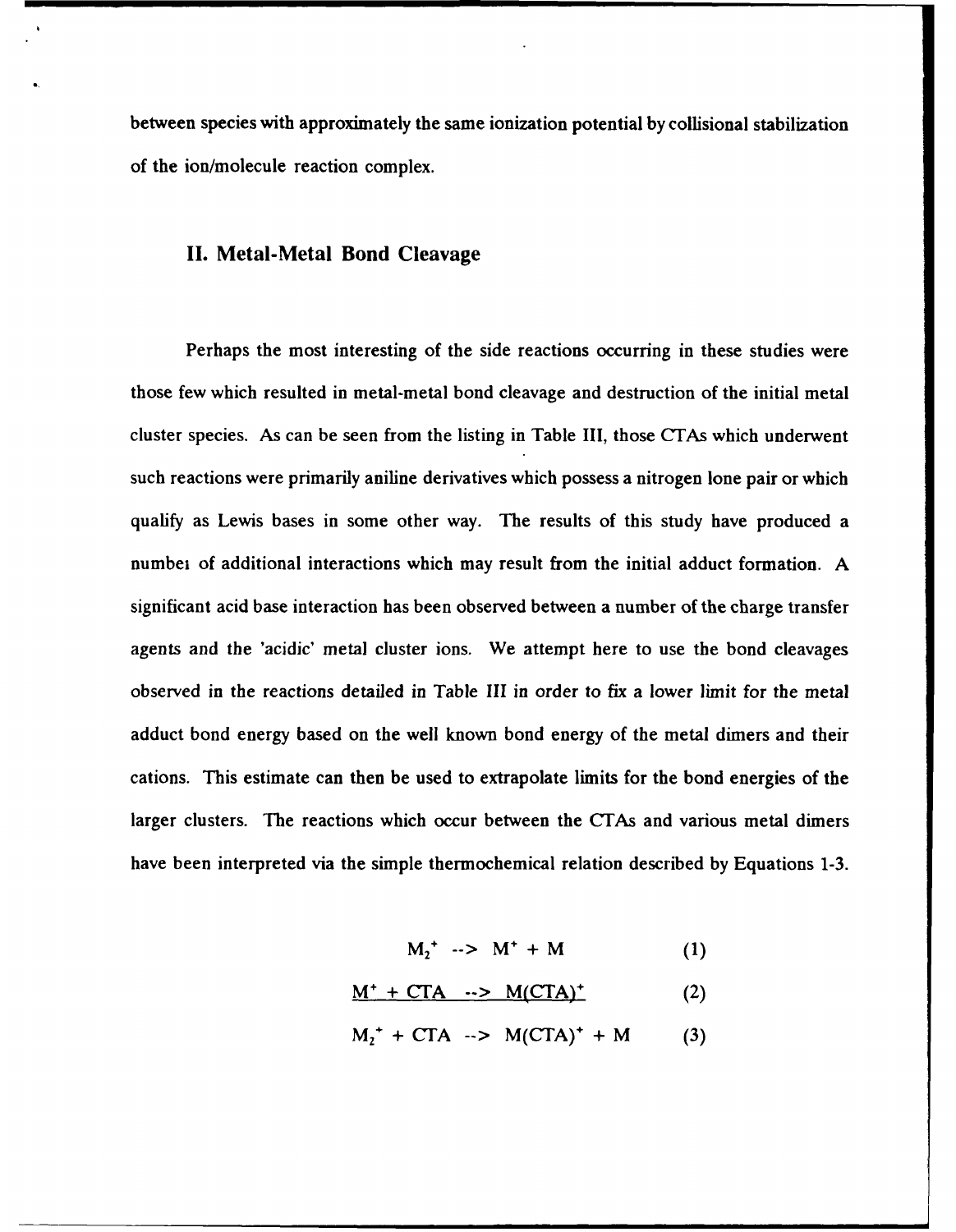**If** an observed reaction is assumed to be exothermic the metal dimer cation bond energy gives a lower limit for the boad dissociation energy of the metal-CTA bond. Although few such energies are experimentally known those which are suggest little difference in the bonding energy of the cation as opposed to the neutral.<sup>31</sup> Where cation bond energies were not available the corresponding neutral dissociation energy has been used to calculate a lower limit for metal-CTA bonds. A listing of the bonding energies derived in this manner is provided in the bottom portion of Table IV.

An examination of Table III reveals that AgCu<sup>+</sup> dimer cation reactions with charge transfer agents which were strong Lewis bases resulted in bond cleavage and formation of a copper-CTA complex. In contrast, reaction with the  $AgCu<sub>2</sub><sup>+</sup>$  trimer cation resulted in the formation of a silver-CTA complex and presumably the  $Cu<sub>2</sub>$  neutral. Further, reaction with the  $Ag_2Cu^+$  cluster also results in the formation of a silver-CTA complex. The observed change of products in going from the mixed-metal dimer to the mixed-metal trimers can be related to the bonding strength of the metal dimer which would remain after the reaction of the **CTA** with the latter.

Table IV lists the bond strengths of several relevant metal dimers. If it is assumed the metal dimer is the most stable leaving group in a reaction between the mixed metal cluster and the CTA, the observed reaction products can be correlated with the metal dimer bond strengths. If the metal CTA bond strength were considerably larger than the bond strength of the remaining dimer then the reaction with the mixed metal trimers would result in a statistical distribution of products based upon the structure of the cluster and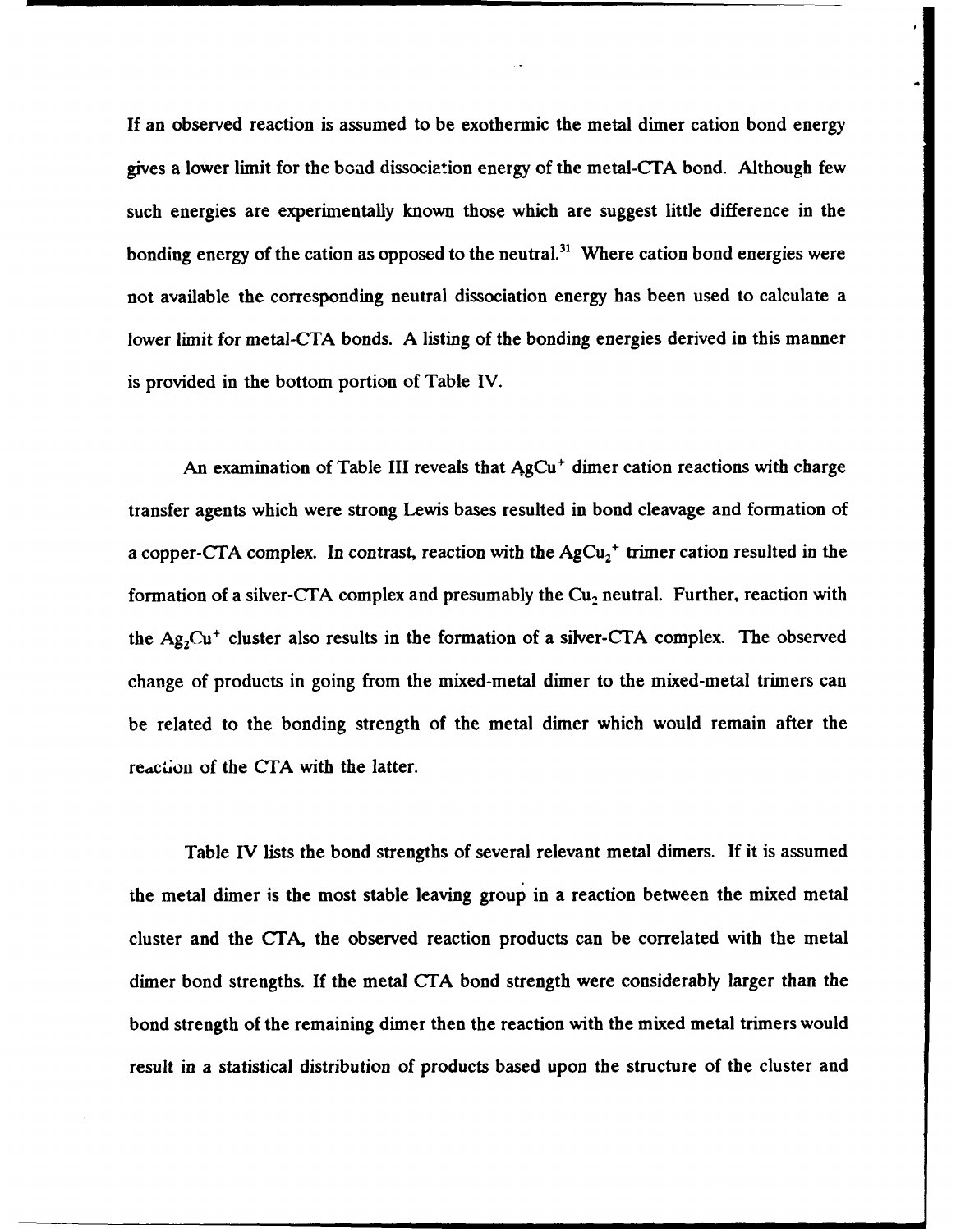to a lesser extent upon the bond strength of the neutral dimer remaining after reaction. Moreover the product distribution would be significantly different for the two trimers studied. Since this is not the case, it must be assumed that the bond strength of the metal dimer neutral which remains after the reaction must be significant with relation to the exothermicity of the overall reaction. Referring to Table IV we see that the bond strengths of the various dimeric combinations of copper and silver follow the trend  $Ag<sub>2</sub>(1.65eV)$  <  $AgCu(1.76eV) < Cu_2(2.03eV)$ . Reaction of a CTA with the trimer  $Ag_2Cu^+$  produces only the  $Ag(CTA)^+$  product leaving the neutral dimer AgCu which is  $0.11eV$  more strongly bound than the Ag dimer. Of further interest is the reaction of the trimer  $AgCu<sub>2</sub><sup>+</sup>$  with **CTAs** which produce only **Ag(CTA) +.** The latter c.xample again leaves the neutral dimer which is more strongly bound, and in this case a statistical product distribution would oppose the predominance of the observed product. The observed predominance of the more strongly bound neutral leaving group is revealing with regard to the bond dissociation energies of the atom-CTA complex. The sensitivity of reaction products to minute differences in the neutral product bond strength indicates that the atom-CTA bond strength must be on the order of the metal dimer bond strength. This is also a strong indication that the clusters under study have been well thermalized. Assuming that the most stable neutral remaining after the cleavage of the metal-metal bond is either a smaller bare metal cluster or the metal atom the bonding energy of the metal cluster ion may be derived from known thermodynamic quantities.

The reaction products may also be relevant to the proposed structures of the mixed metal trimers. The extraction of a silver atom from both the  $Ag_2Cu$  and the  $Cu_2Ag$  trimers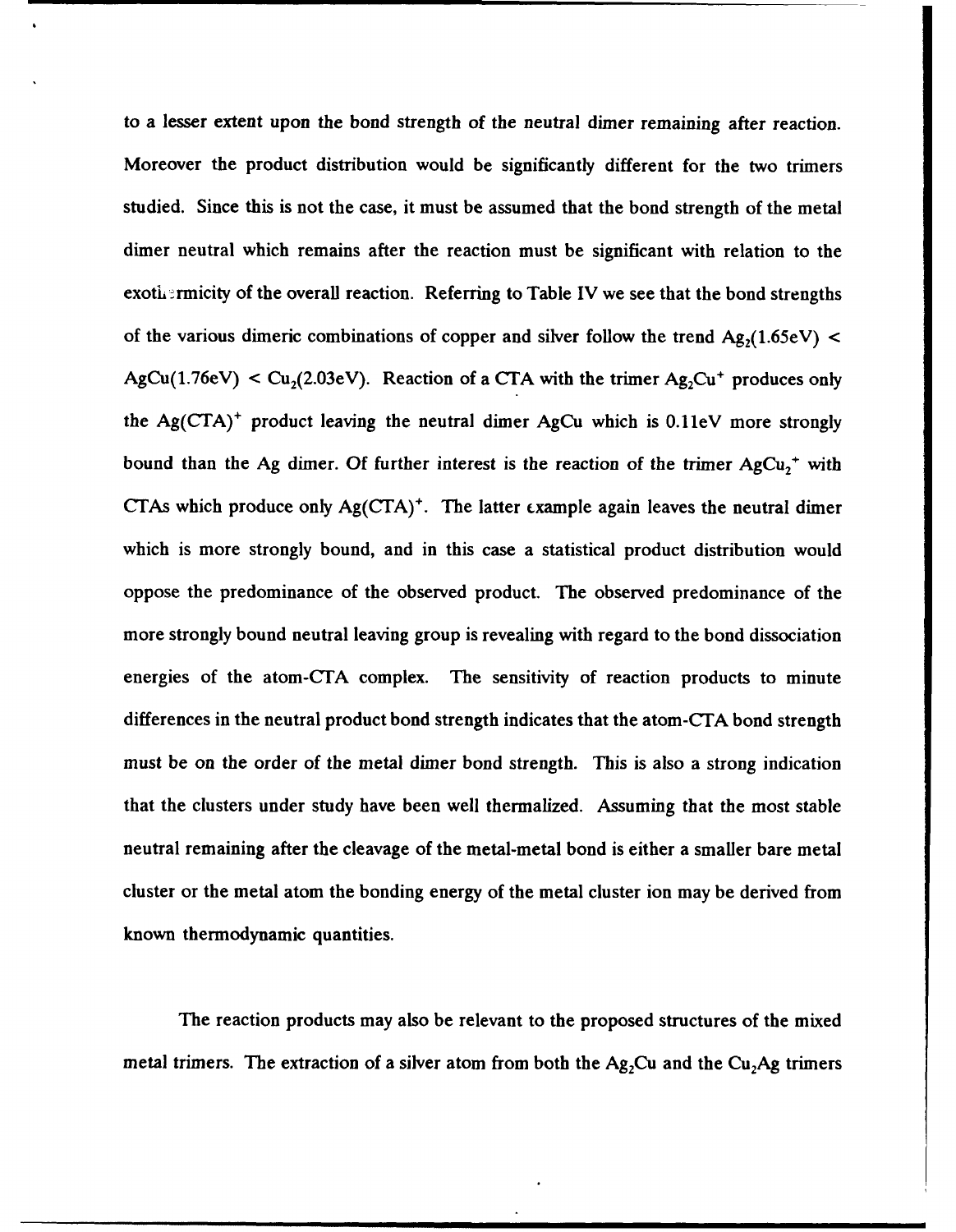is interesting in relation to past studies of the structure of these molecules. Howard et. al. <sup>35</sup> have studied the structure of AgCu<sub>2</sub> utilizing matrix isolation and ESR spectroscopy and found the molecule to be bent with an acute angle and the silver atom between the two copper atoms. The structure implied **by** the ESR study above along with those calculated **by** Walsch et. al.36 imply that the Cu-Cu bond distance is somewhat less than the Ag-Cu bond distance. This is quite reasonable since it would allow for the possibility of a concerted reaction producing a bond between the two copper atoms as the silver atom was extracted. Comparison of this molecule with similar studies of the silver and copper trimers results in evidence that the  $AgCu<sub>2</sub>$  cluster has electronic properties closer to the copper trimer than the silver trimer. This is in fact born out **by** the results of our ionization potential determination since the ionization potential derived for this cluster is somewhat higher than that of Ag<sub>3</sub>. The absence of other isomers in the ESR study has been interpreted to mean that the proposed bent structure is a minimum for the molecule. This structure could easily be rationalized in relation to our work. In view of the theoretical treatment of this molecule by Walsch et. al.<sup>36</sup>, it is impossible to eliminate any of these structures since they all lie closely enough together in energy to be equally populated under our experimental conditions.

Derived rates for the various reactions resulting in bond cleavage are listed in Table V. Table IV also contains a listing of the metal **CTA** bond strengths determined **by** the use of collision induced dissociation  $(CID)^{37}$ . These were determined as a check of the range of the bond dissociation energies of these complexes indicated **by** the reactivity of the clusters. The **CID** results agree favorably with other results in all cases. The recent results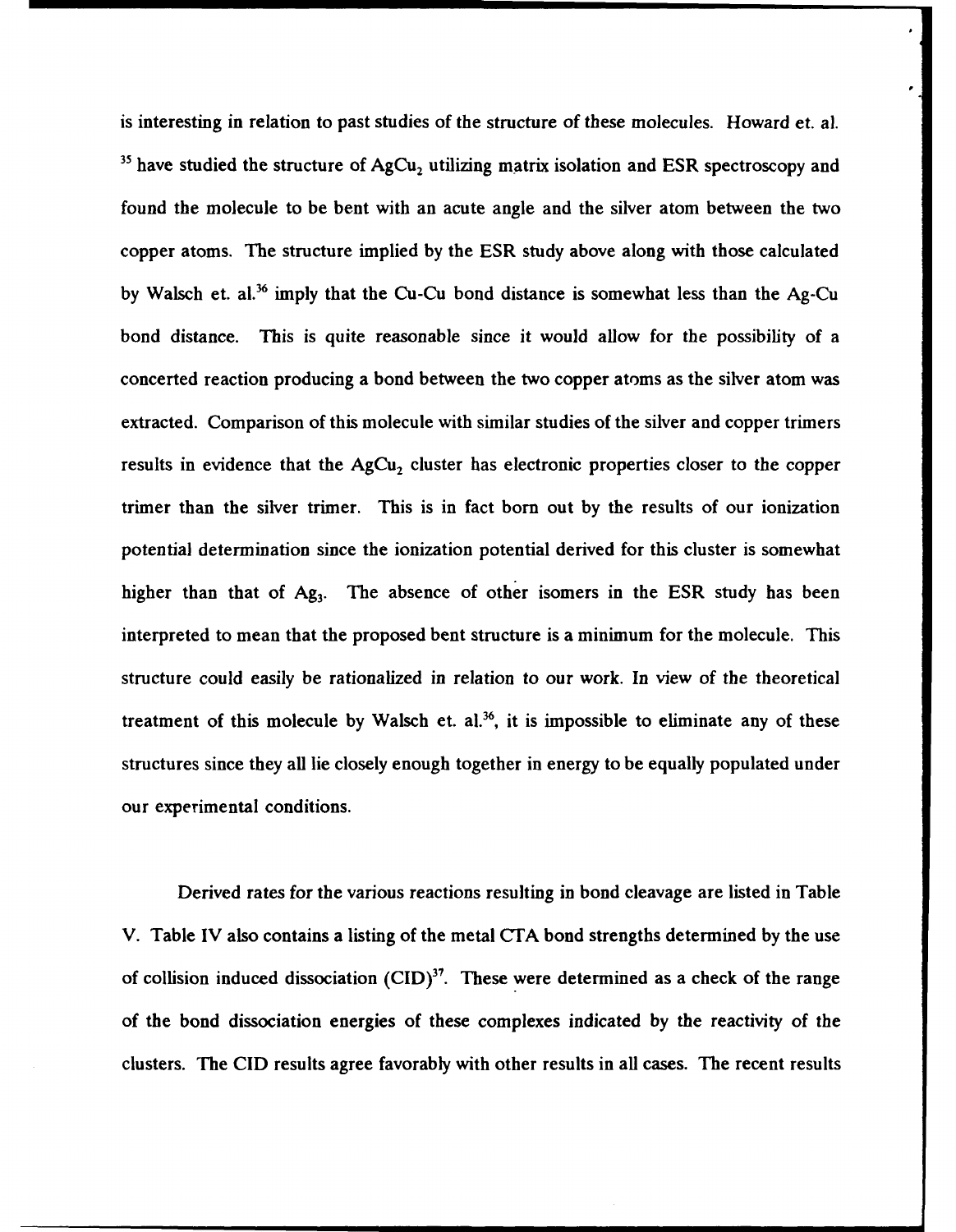of Duncan et al. <sup>38</sup> indicate a value of 2 eV for the upper limit of the silver-benzene bond dissociation energy, quite reasonable compared to our results.

#### **Conclusions**

Charge transfer bracketing has proven to be a useful method for determining ionization potentials of **highly** reactive species such as metal and semiconductor clusters. Variations of the method should be useful for determining other physical properties of these species such as proton and electron affinities. Although direct laser desorption/ionization methods are limited to the production of relatively small cluster ions they are capable of producing large enough quantities of up to five-atom clusters for effective study. Metal oxide mixtures have been utilized to selectively produce high yields of mixed metal clusters **by** varying the characteristics of the vaporization laser and the oxide mixtures. The ionization potentials determined **by** the **CTA** bracketing method agree well with the few well known values for these species, indicating a high degree of accuracy for our method.

The presence of side reactions in addition to charge transfer reactions causes difficulties in the acquisition and interpretation of the charge transfer results. However, detailed study of these reactions may prove useful in studying the dynamics of adsorption onto metal surfaces as it relates to heterogeneous catalysis. The addition of an external ion generation source will make it possible to produce and study larger clusters in the future.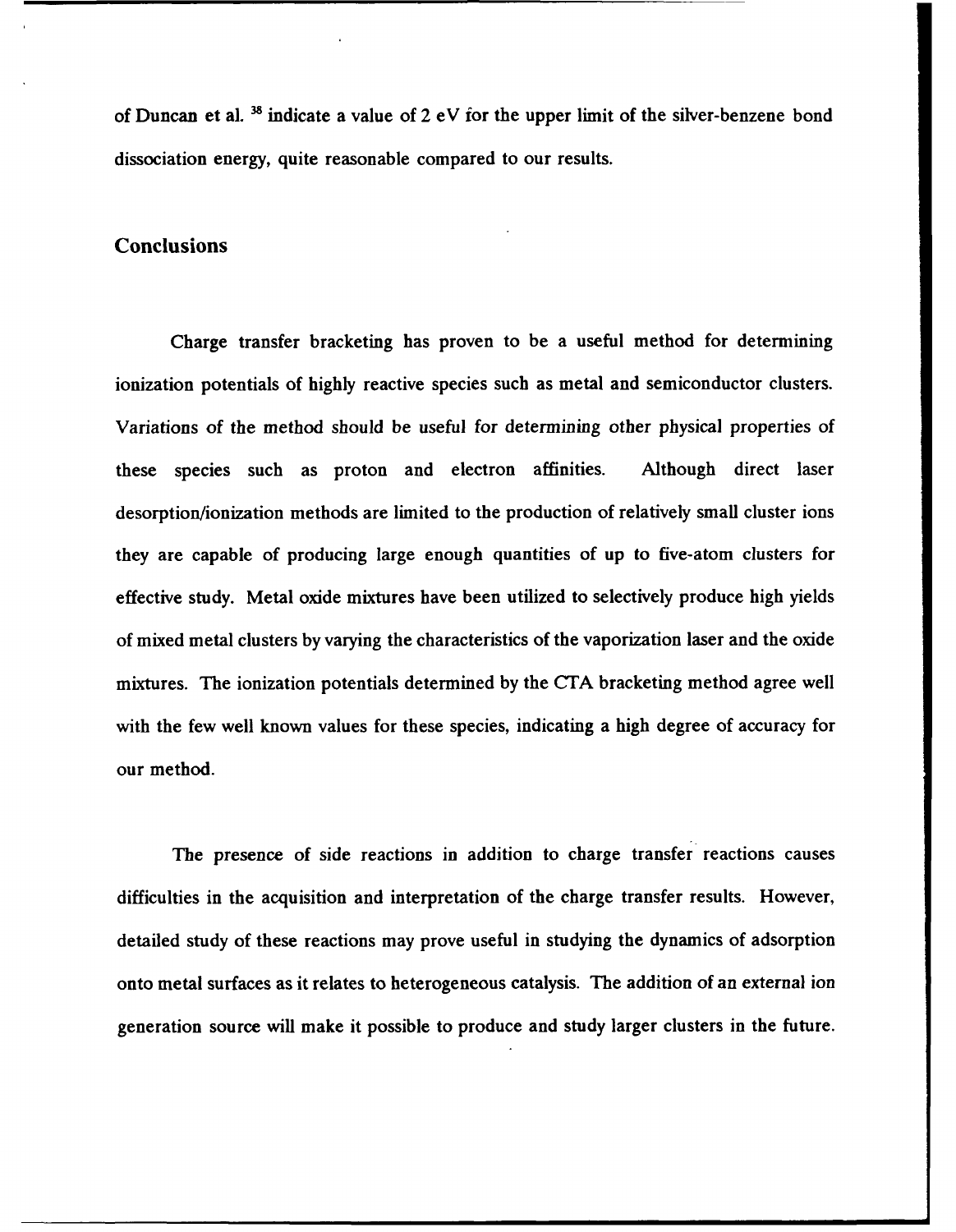## Acknowledgements

This research was supported **by** The Office of Naval Research. We also wish to thank Professor W. Weltner for the use of several metal samples.

References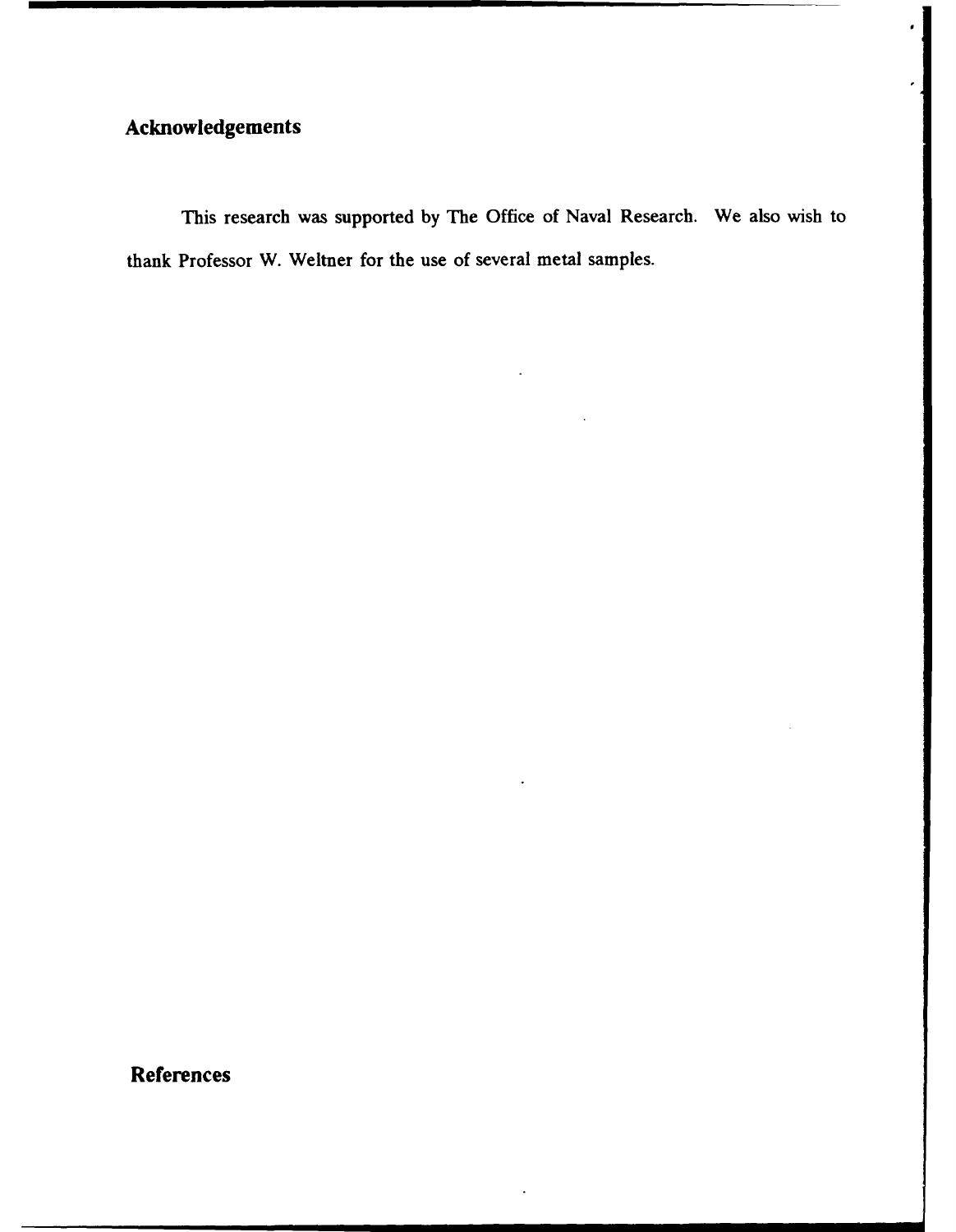- **1.** Weitner, W. Jr.; Van Zee, R.J., *Proceedings of the Conference on Computational Chemistiy: Thze Challenge of d and f electrons,* Salahub, D.R. and Zerner, **M.C.** eds., **ACS** Symposium Series, 1989,(and references therein).
- 2. Gingenich, K.A.; Brewer, L.; Winn, **J.S.;** Miedema, A.R. *Faraday Symp. Chem. Soc., 14,* 1980,(and references therein).
- **3.** Morse, M.D. *Chem. Rev., 1986, 86,* 1049-1109,(and references therein).
- 4. Russell, D.H. ed. *Gas Phase Inorganic Chemistny,* Plenum Publishing, New York, 1989,(and references therein).
- *5.* Weitner, W. Jr.; Van Zee, R.J. *Chem. Rev., 1989, 89,* **1713.**
- **6.** Ray, **U.;** Jarrold, M.F. *J Chem. Phys., 1990, 93,* **8,** *5709.*
- *7.* Jarrold, M.F.; Ray, **U.;** Creegan, K.M. *J. Chem. Phys., 1990, 93,* **1,** 224.
- **9.** Trevor, **D.J.;** Cox, D.M.; Kaldor, **A.** *I. Am. Chem. Soc., 1990, 112,* 3742.49,(and references therein).
- **10.** Hamrick, Y.M.; Morse M.D. *J. Phys. Chem., 1989, 93,* 6494-6501,(and references therein).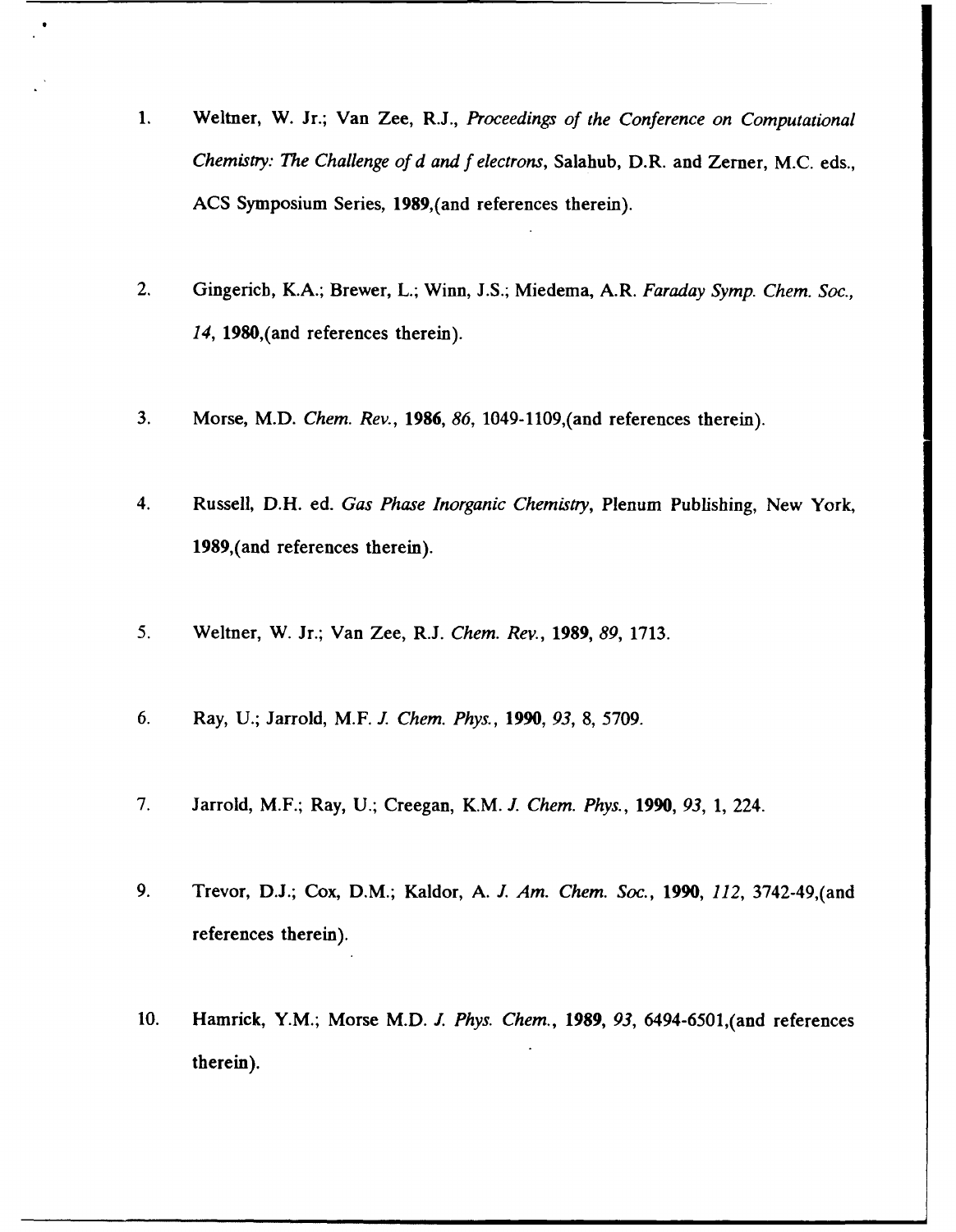- **11.** Haufler, R.E.; Conceicao, **J.;** Chibante, L.P.F.; Chai, Y.; Byrne, **N.E.;** Flanagan, **S.;** Haley, M.M.; O'Brien, **S.C.;** Pan, **C.;** Xiao, Z.; Billups, **W.E.;** Ciufolini, M.A.; Hauge, R.H.; Margrave, **J.L.;** Wilson, **L.J.;** Curl, R.F.; Smalley, R.E. *J. Phys. Chem., 1990, 94,* **8634.**
- 12. Parks, E.K.; Kiots, T.D.; Riley, **STJ** *J. Chem. Phys., 1990, 92,* **6, 3813.**
- **13.** Yang, **S.;** Knickelbein, Mark B. *. Chem. Phys., 1990, 93,* **6, 1533.**
- 14. Knickelbein, M.B.; Yang, **S.;** Riley, **S.J.** *J. Chem. Phys., 93, 1,* **1990,** 94.
- *15.* Zimmerman, **J.A.;** Eyler, J.R.; Bach, S.B.H.; McElvaney, S.W. *. Chem. Phys., 1991, 94, 3556.*
- **16.** Zimmerman, **J.A.;** Bach, S.B.H.; Watson, **C.H.;** Eyler, J.R. *J. Phys. Chem., 1991, 95,* **1, 98.**
- **17.** Bach, S.B.H.; Eyler, J.R. *J. Chem. Phys., 1990, 92,* **358.**
- **18.** Pettiette, **C.L.;** Yang, **S.H.;** Craycroft, **MTJ;** Concejaco, **J.;** Laaksonen, R.T.; Cheshnovsky; Smalley, R.E. *J. Chem. Phys., 1988, 8,* **5377.**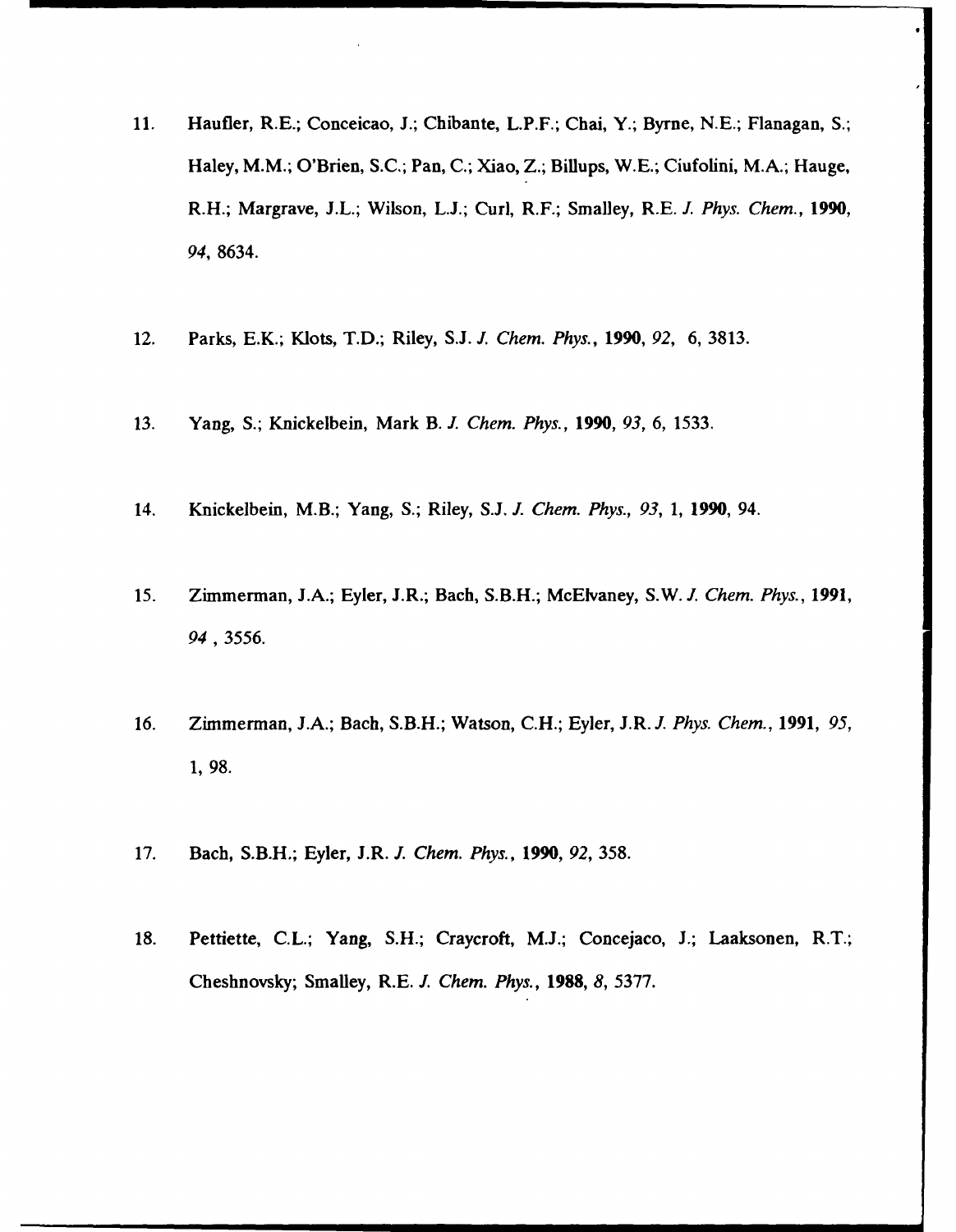- 19. Buchanan, M.V.; Comisarow, M.B. *Fourier Transform Mass Spectrometry: Evolution, Innovation, and Applications,* ACS Symp. Series, Buchanan, M.V., Ed., American Chemical Society, Washington, 1987, *359, p* 1.
- 20. Baykut, G.; Eyler, J.R. *Trends in AnaL Chem.,* **1986,** *5,* 44.
- 21. Marshall, A.G.; Grosshans, P.B. *Anal Chem.,* **1991,** *63, 215A.*
- 22. Now sold by Extrel, P.O. Box 4508, Madison, WI 53711.
- 23. Sold under license from Extrel by T. L. Ricca Associates, Columbus, Ohio 43212.
- 24. Alcatel Vacuum Products, 40 Pondpark Road, Hingham, MA 02043.
- 25. Varian Model 951-5100 variable leak valve, Varian Vacuum Products, 121 Hartwell Ave., Lexington, MA, 02173.
- 26. General Valve Corp. Model 9-181-900, 202 Fairfield Rd., P.O. Box 1333, Fairfield, NJ, 07006.
- 27. Continuum model 581C Nd:YAG laser, Continuum Corporation, 3150 Central Expressway, Santa Clara, **CA** *95051.*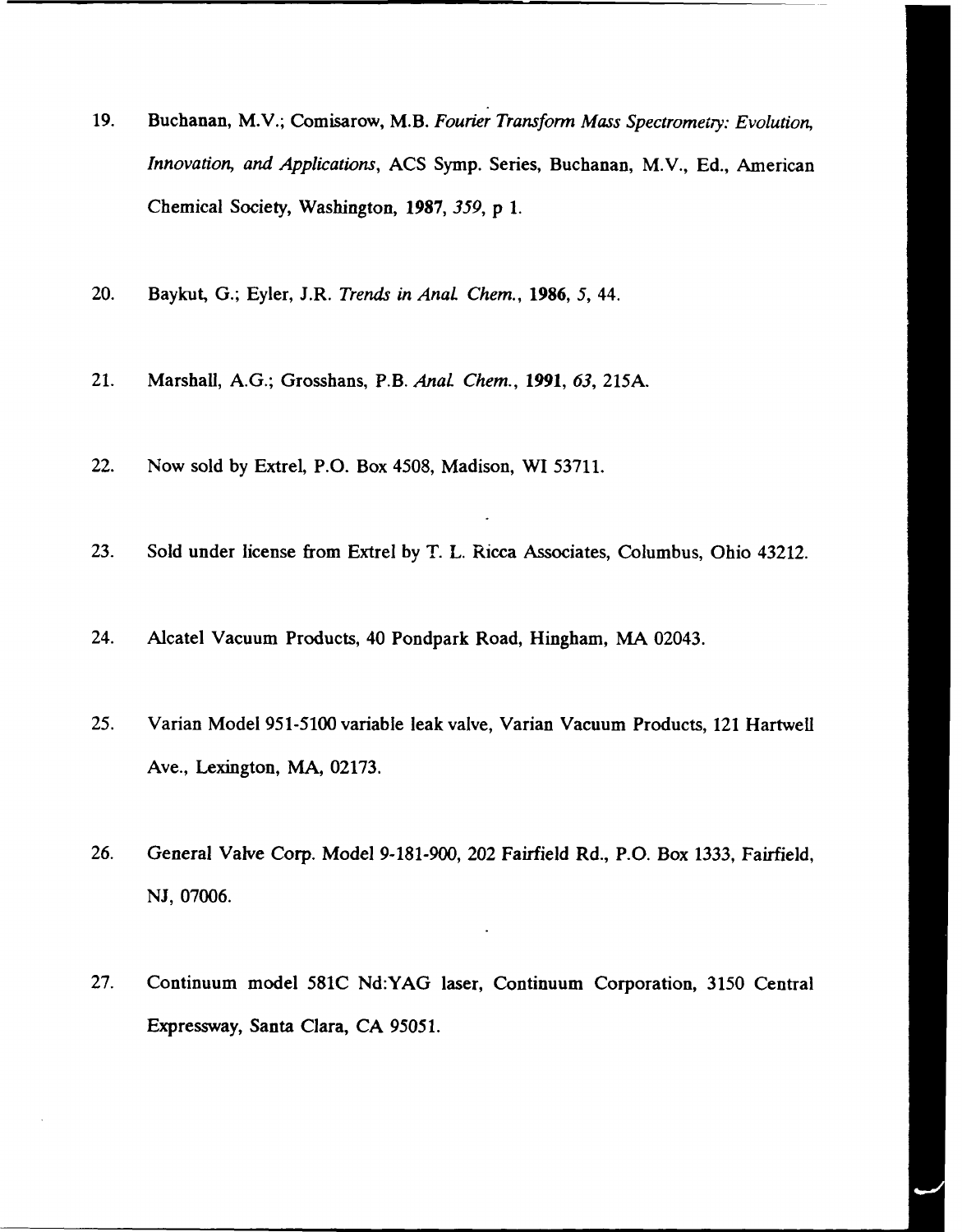- 28. Buckner, S.W.; Gord, J.R.; Freiser, B.S. *J. Chem. Phys.,* **1988,** *88,* 3678.
- 29. Bishea, G.A.; Morse, M.D. *Chem. Phys. Lea.,* 1990, *171,* (5,6), 430.
- 30. Gord, J.R.; Buckner, S.W.; Freiser, B.S. *Chem. Phys. Lett.,* **1988,** *153,* 6, 577.
- 31. Balasubramanian, K.; Feng, P.Y. *Chem. Phys. Lett.,* 1989, *159,* (5,6), 452.
- 32. Flad, J.; Igel-Mann, G.; Preuss, H.; Stoll, H. *Surf. Sci., 1985, 156,* 379; *J. Chem Phys.,* 1984, **90, 25.**
- 33. Franzreb, K.; Wucher, A.; Oechsner, H. *Z. fur Physik D,* 1990, *17, 51-56.*
- 34. Comisarow, M.B.; Grassi, V.; Parisod, G. *Chem. Phys. Lea.,* **1978,** 57, 413.
- 35. Howard, J.A.; Sutcliffe, R.; Mile, B. *Surf. Sci.,* **1985,** *156,* 214.
- 36. Walsch, S.P.; Bauschlicher,Jr.,C.W.; Langhoff, S.R. *I. Chem. Phys.,* **1986,** *85,* 10, 5900.
- 37. Katritsky, A.R.; Watson, C.H.; Dega-Szafran, Z.; Eyler, J.R. *J. Am. Chem. Soc.,* 1990, *112,* 7, 2471.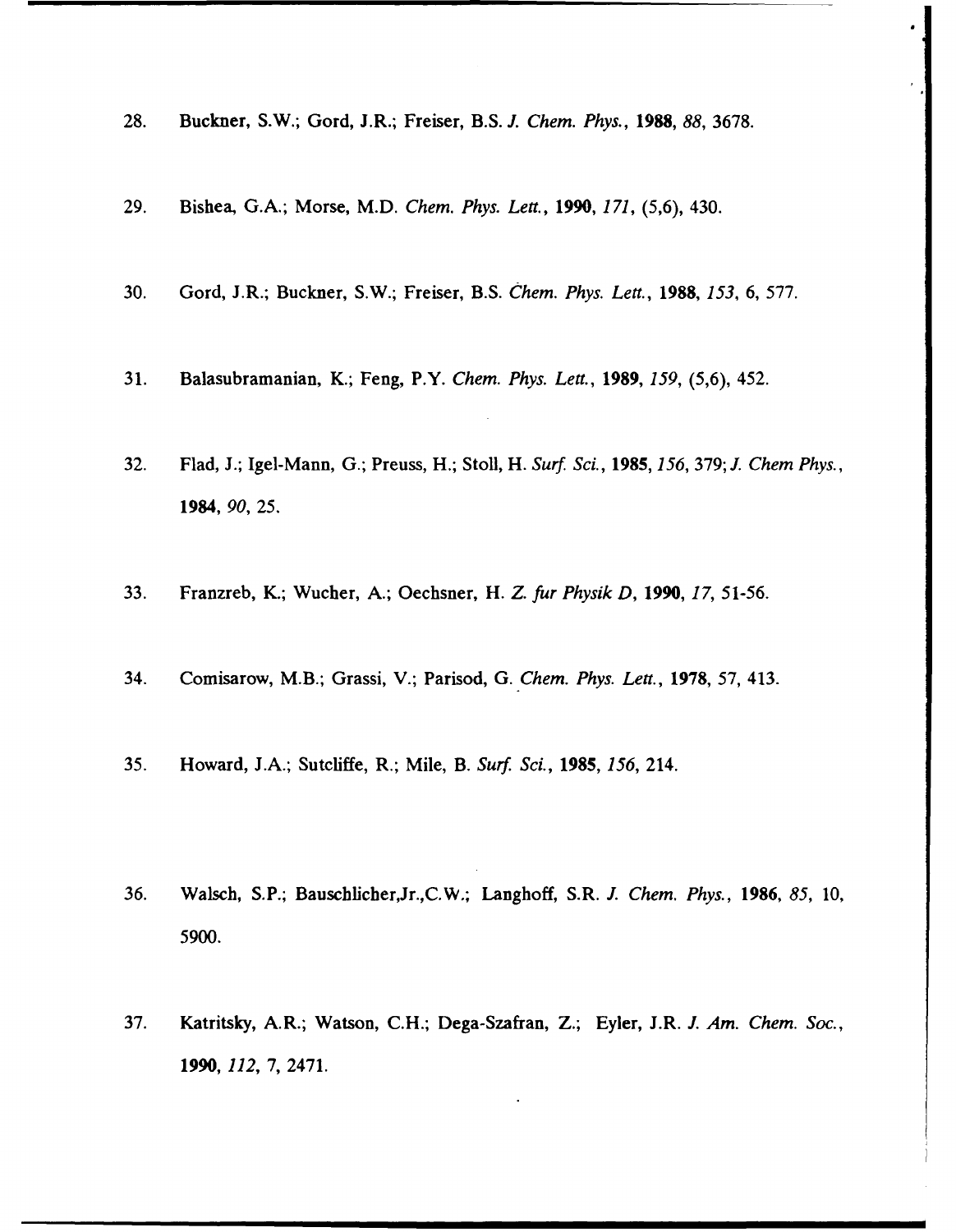- **38.** Duncan, M. Private communication.
- 39. Moore, C.E. *Atomic Energy Levels* (Natl. Bur. Std., Washington, **1971).**
- 40. LaiHing, K.; Cheng, P.Y.; Duncan, M.A. *Z. fur Physik D,* 1989, *13,* 161-169, (1989).
- 41. Moini, M.; Eyler, J.R. *Chem. Phys. Lett.,* 1987, *137,* 4, 311.
- 42. Morse, M.D. *Advances in Metal and Semiconductor Clusters, Vol. 1. Spectroscopy and Dynamics,* In Press.
- 43. Cheng, P.Y.; Duncan, M.A. *Chem. Phys. Lett.,* **1988,** 341.
- 44. Cheng, P.Y. Dissertation, UGA, 1990.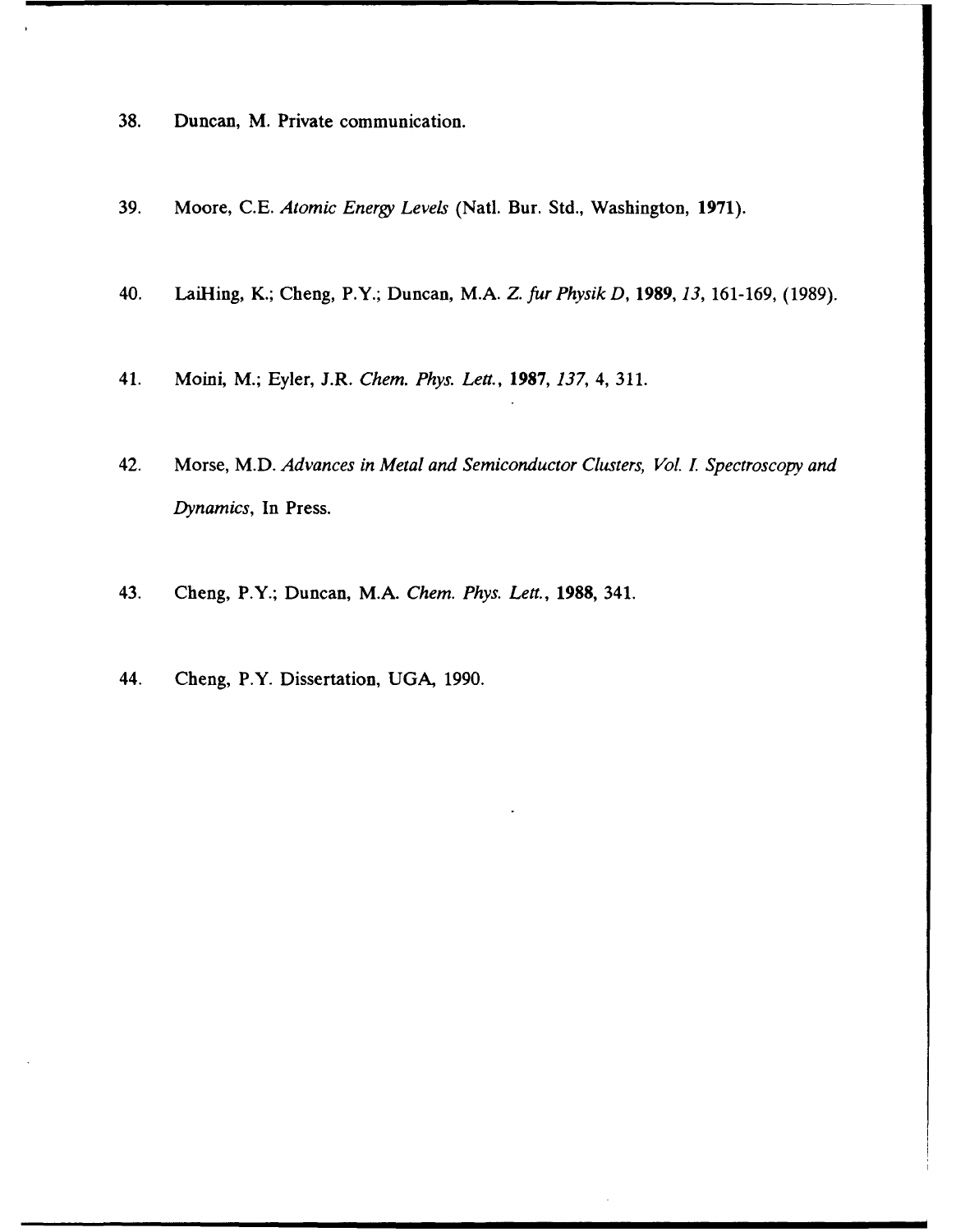| <b>Species</b> | This Work                                                     | Literature                                                                           |                                             |
|----------------|---------------------------------------------------------------|--------------------------------------------------------------------------------------|---------------------------------------------|
|                |                                                               | Experimental                                                                         | Theoretical                                 |
| ەم<br>م        | $\pm 0.15$<br>$\frac{1}{2}$                                   | $7.56^{39}$ , 6.4 <ip<7.9<sup>44</ip<7.9<sup>                                        | $7.5^{31}$                                  |
| $Ag_2$         | 0.15<br>$+1$<br>7.61<br>7.61                                  | 7.56 <sup>40</sup> , 6.19 <sup>33</sup> , 6.4 <ip<7.9<sup>44</ip<7.9<sup>            | $7.44^{31}$ , 8.03 <sup>32</sup>            |
| Ag,            | 0.15<br>$+$<br>7.27                                           | $<$ 7.00 <sup>28</sup> , 6.45 $\pm$ .7 <sup>33</sup> , 5.6 < IP < 6.07 <sup>43</sup> | 5.9 <sup>31</sup> , 5.79.7.11 <sup>32</sup> |
|                | 1.00                                                          | $<$ 7.00 <sup>28</sup> , 5.6 < IP < 6.4 <sup>44</sup>                                |                                             |
|                |                                                               | $9.22^{39}$ , $7.9 <$ IP <sup>44</sup>                                               | $9.2^{31}$                                  |
|                | $9.26 \pm 0.10$<br>$9.16 \pm 0.10$<br>$7.27 \pm 0.15$         | $9.07^{41}$ , $9.08^{3}$ , $7.9 <$ IP <sup>44</sup>                                  | $9.4^{31}$                                  |
|                |                                                               | $< 8.95$ <sup>41</sup> , 6.4 <ip<7.9<sup>44</ip<7.9<sup>                             | $6.7^{31}$                                  |
|                | 0.20                                                          | 6.4 < IP < 7.94                                                                      |                                             |
|                | 0.10                                                          | $7.72^{39}$                                                                          |                                             |
|                | 0.10                                                          | 7.89 <sup>3</sup> , 7.46 ± .15 <sup>33</sup>                                         | $8.24^{32}$                                 |
|                | 0.40<br>$7.76 \pm 1.07$<br>$7.76 \pm 1.07$<br>$1.07 \pm 0.07$ | $6.14 \pm 1.0^{33}$                                                                  | $5.80-.7.23^{32}$                           |
|                | 0.15<br>$+1$<br>7.61                                          | $7.78^{42}$                                                                          |                                             |
|                | 0.10<br>$+1$<br>7.46                                          | $\sum_{i=1}^{n}$                                                                     |                                             |

 $7.27 \pm 0.15$ 

 $AgCu<sub>2</sub>$ 

 $\sum_{i=1}^{n}$ 

TABLE I. Ionization Potentials (eV) of coinage metal clusters derived from charge transfer bracketing.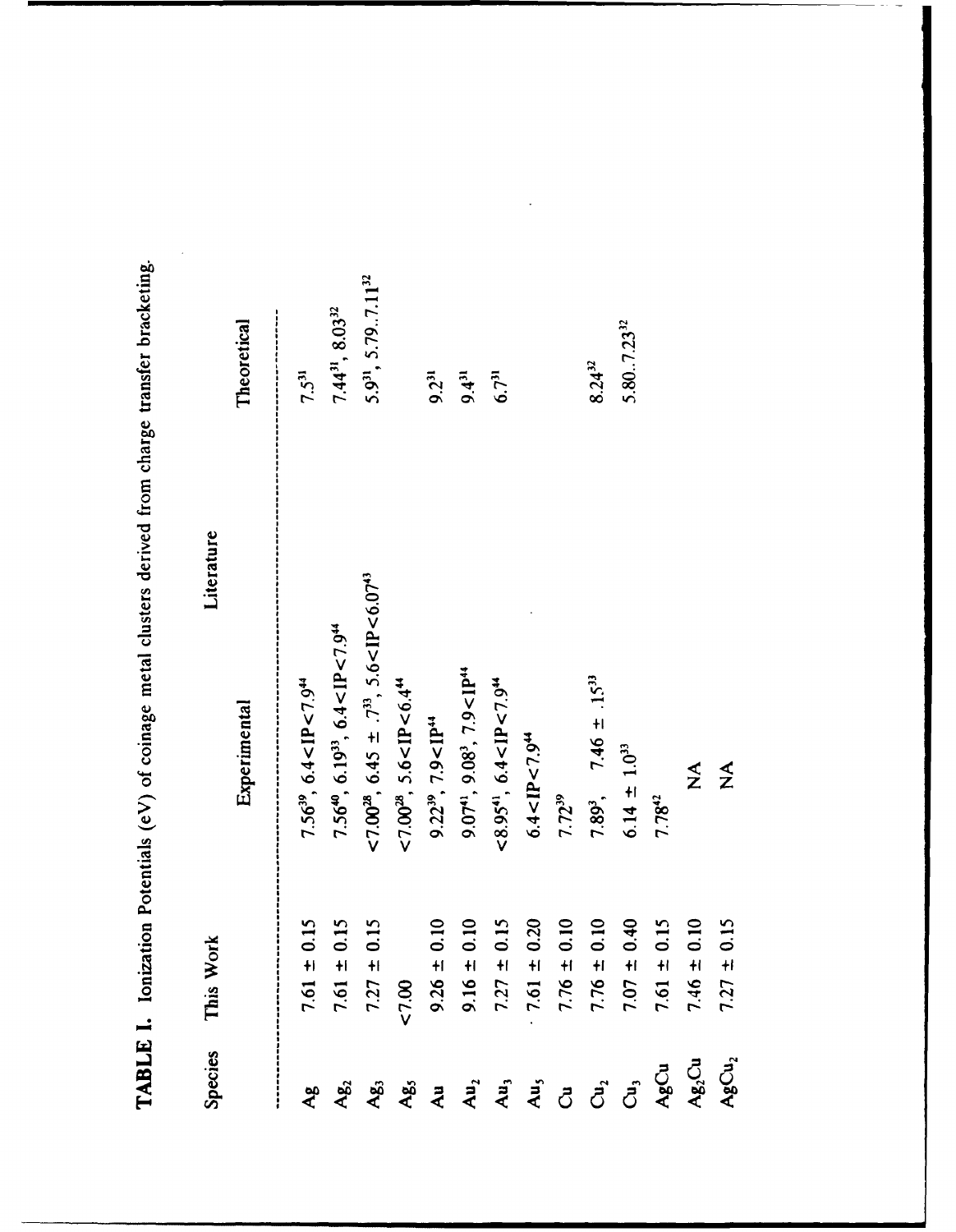Table II. Bracket defining reactions for all coinage metal clusters studied.

Au<sub>5</sub> Z  $\mathbf{A}\mathbf{u}_{j}$  $\overline{z}$  $\mathbf{z}$ Z  $\blacktriangleright$  $\blacktriangleright$  $Au_2$  $\mathbf{Z}$ Z  $\blacktriangleright$  $\blacktriangleright$ ≻ Ag, AgCu AgCu<sub>2</sub> Ag2Cu Au  $\widehat{z}$  z  $\times$   $\times$  $\overline{z}$  $\overline{z}$  $\mathbf{z}$  $\blacktriangleright$  $\blacktriangleright$  $\overline{z}$ z z  $\mathbf{z}$ Z  $\mathbb Z$  $\mathbf{Z}$ Z Ag, 00 **<sup>00</sup>**  $\blacktriangleright$ Z  $\mathbf{z}$ Ag  $\mathbf{Z}$ Z  $\blacktriangleright$ ≻  $\tilde{c}$ >- **z z** - ≻ ≻ - *4)*  $\overline{\mathbf{z}}$ Z ≻  $\blacktriangleright$ \* - **20** *4)* **0** 4j *4 4.)* '-1  $\sim$  7 **4**  $\sim$  **8 Å Õ Å ⊎** <del>4</del> <del>D</del> **-~- z6\_** d *4.)* .- - **z Z** *)* )CAzulene Benzene Aniline

**Keza**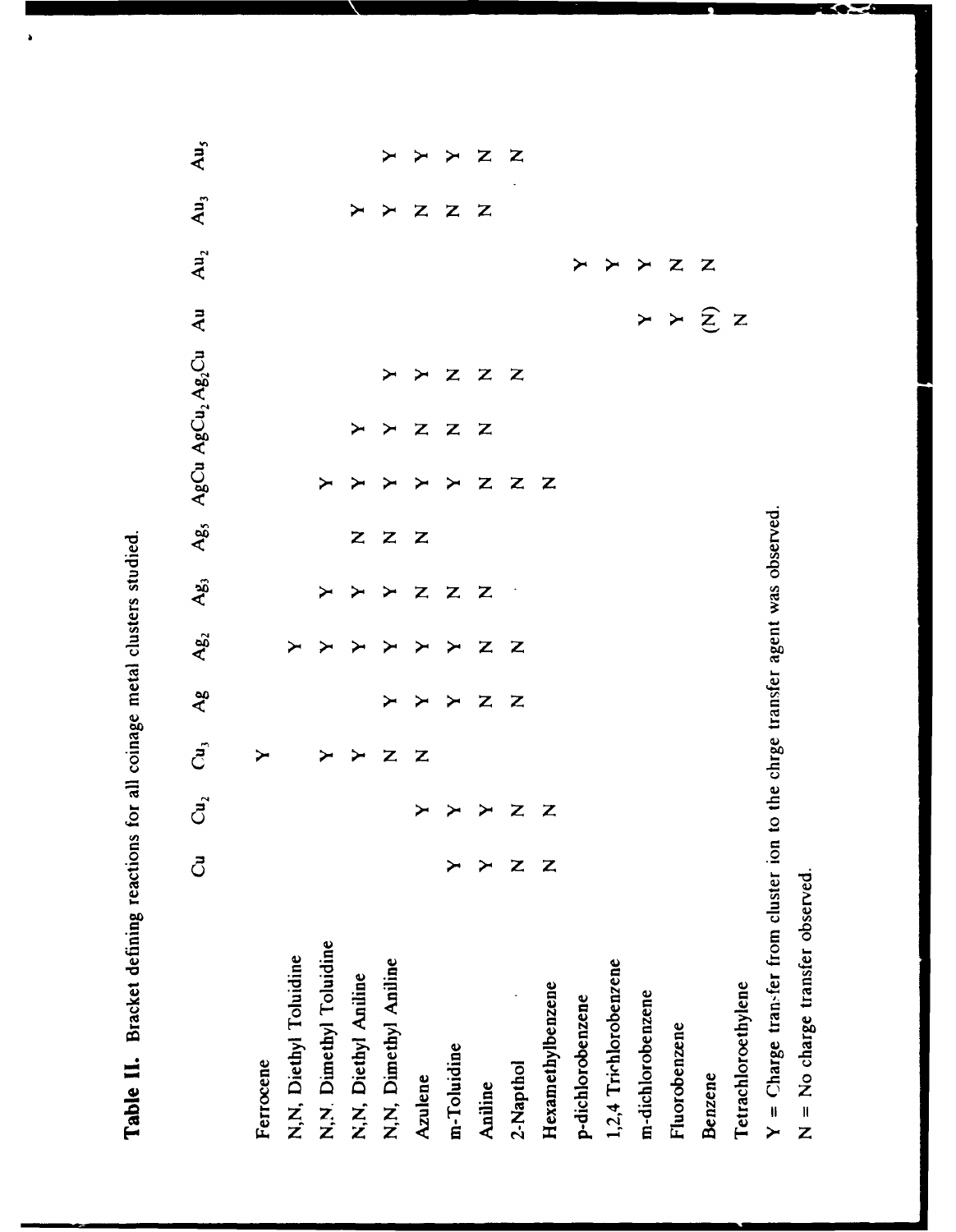**TABLE 111.** Reactions of charge transfer agents with various metal clusters resulting in bond cleavage or multiple adduct formation.

 $AgCu^{+}$  + Dimethyl Aniline  $\rightarrow$  **Ag** + Cu(DMAN)<sup>+</sup>  $AgCu^+ + Azulene \rightarrow Ag + Cu(AZ)^+$  $AgCu^{+} + m$ -Toluidine -->  $Ag + Cu(mTol)^{+}$ AgCu+ **+** Diethyl Aniline **-- > Ag +** Cu(DEAN)'  $Ag_2^+ + DEAN \rightarrow Ag_1^+ + Ag(DEAN)^+$  $Ag_2^+ + PMAN \rightarrow Ag + Ag(DMAN)^+$  $Ag_2^+ + \frac{1}{4}TOL \rightarrow Ag + Ag(mTOL)^+$  $Ag_2^+$  **+**  $Azulene$   $\rightarrow$   $Ag$  **+**  $Ag(AZ)^+$  $Au_1^+$  + mDichloroBenzene  $\rightarrow$   $Au + Au(MDCBZ)^+$ Au,+ **+** Benzene **-- >** Au **+** Au(BZ)+ Au,+ **+** FluoroBenzene **-- >** Au **+** Aj(FBZ)+  $AgCu<sub>2</sub>$ <sup>+</sup> + DMAN  $\rightarrow$  Ag(DMAN)<sup>+</sup> + Cu<sub>2</sub>  $AgCu<sub>2</sub><sup>+</sup> + DEAN$  -->  $Ag(DEAN)<sup>+</sup> + Cu<sub>2</sub>$  $AgCu^+ + mTOL \rightarrow Ag(mTOL)^+ + Cu_2$  $AgCu_2^+ + AZ \rightarrow Ag(AZ)^+ + Cu_2$  $Ag_2Cu^+ + DMAN \rightarrow Ag(DM_4N)^+ + AgCu$  $Ag_2Cu^+ + mTOL \rightarrow Ag(mTOL)^+ + AgCu$  $Ag_2Cu^+ + AZ \rightarrow Ag(AZ)^+ + AgCu$  $Cu<sub>1</sub><sup>+</sup> + DMAN \rightarrow Cu + Cu(DMAN)<sup>+</sup>$  $Cu<sub>1</sub>$ <sup>+</sup> + mTOL  $\rightarrow$  Cu + Cu(mTOL)<sup>+</sup>  $Cu,^+ + AZ \rightarrow Cu + Cu(AZ)^+$  $Cu_7^+ + AN \rightarrow Cu + Cu(AN)^+$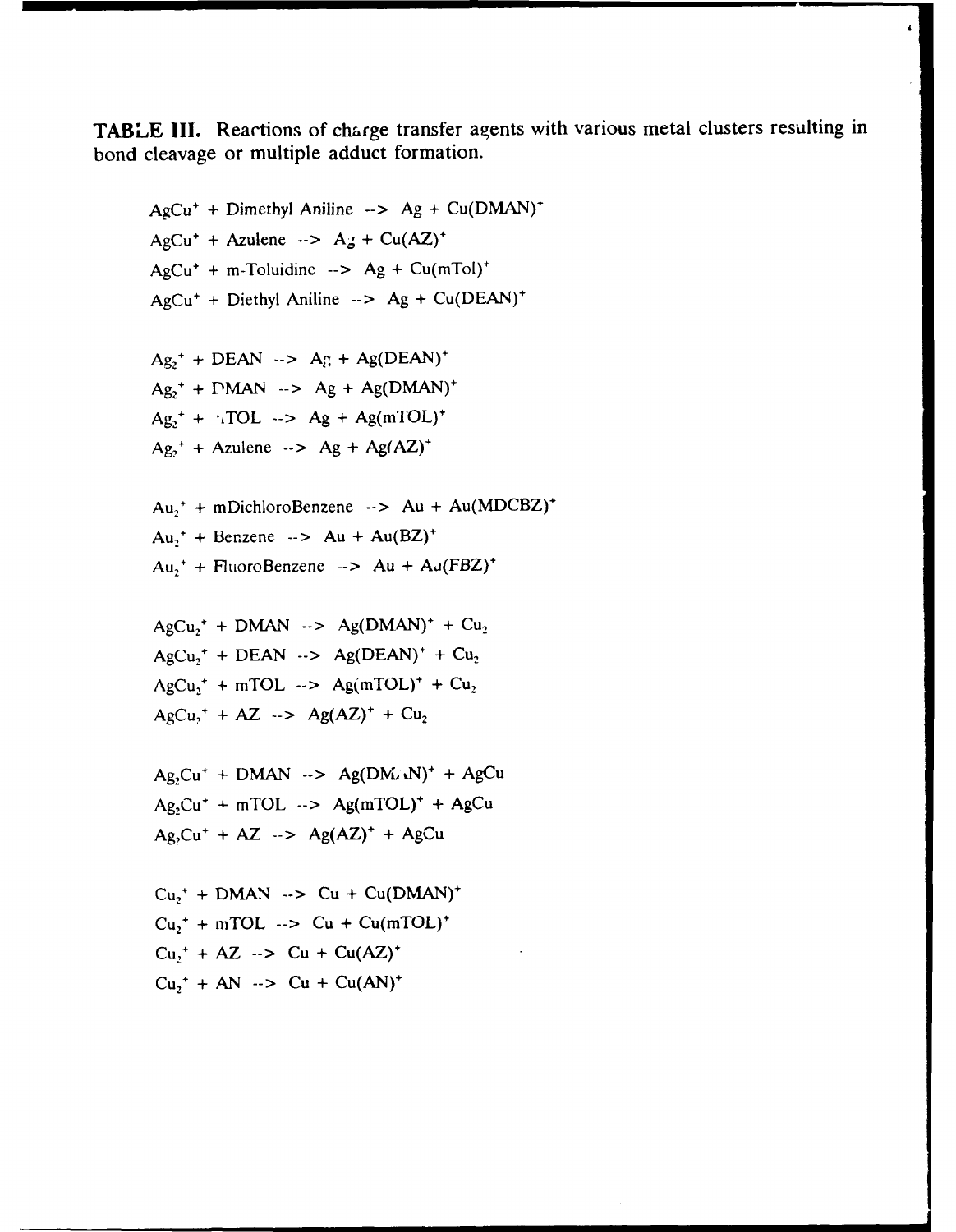| Species                | Exp                    |  |
|------------------------|------------------------|--|
|                        |                        |  |
| Ag <sub>2</sub>        | 1.65 <sup>2</sup>      |  |
| $Ag_2$ <sup>+</sup>    | $1.66 \pm .04^{31}$    |  |
| AgCu                   | $1.76^2$               |  |
| Cu <sub>2</sub>        | 2.03 <sup>2</sup>      |  |
| Au <sub>2</sub>        | $2.29^{2}$             |  |
| AgDMAN <sup>+</sup>    | $1.67 \pm .12^{4}$     |  |
| AgmTOL <sup>+</sup>    | $1.71 \pm .23$         |  |
| $AgAZ^*$               | $1.61 \pm .27^{\circ}$ |  |
| AgDMAN <sup>+</sup>    | $> 1.66$ ~             |  |
| AgmTOL <sup>+</sup>    | $> 1.66$ ~             |  |
| AgAZ <sup>+</sup>      | $> 1.66$ ~             |  |
| AgDEAN <sup>+</sup>    | $> 1.66$ ~             |  |
| Au(MDCBZ) <sup>+</sup> | $> 2.29$ ~             |  |
| $Au(BZ)^{+}$           | $> 2.29$ ~             |  |
| $Au(FBZ)^{+}$          | $> 2.29$ ~             |  |
| $C_1 \triangle Z^+$    | $> 2.03$ ~             |  |
| $Cu(DMAN)^+$           | $> 2.03$ ~             |  |
| $Cu(mTOL)^+$           | $> 2.03$ ~             |  |
| $Cu(AN)^+$             | $> 2.03$ ~             |  |
| * Determined by CID    |                        |  |
| $~\tilde{}~$ This work |                        |  |

Table **IV.** Bond energies(eV) of coinage metal dimers derived from second **and** third law calculations along with bond strengths of metal-CTA complexes derived from thermochemical relationships and **by CID** studies.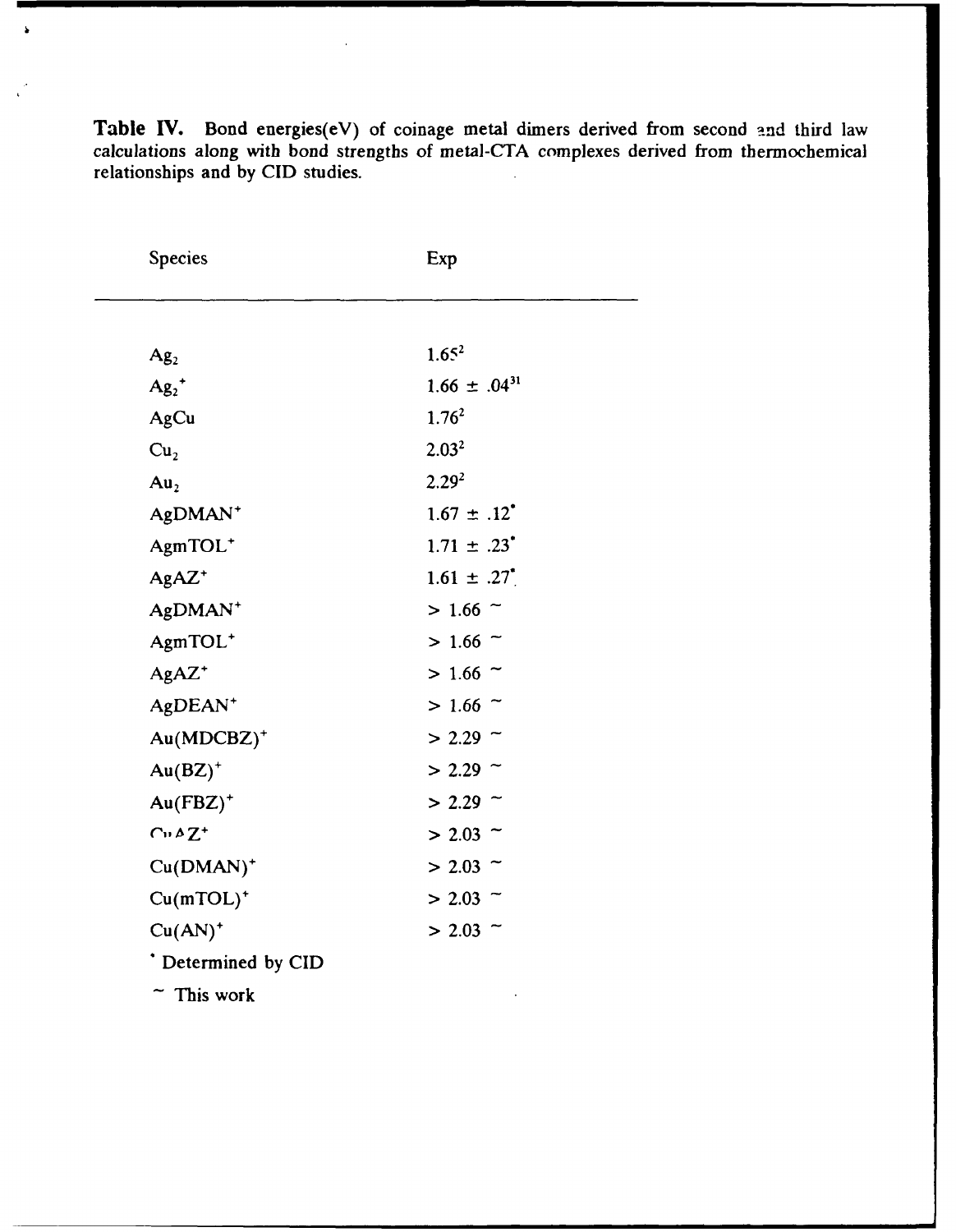**TABLE V.** Reactions rates of charge transfer agents with various metal clusters resulting in bond cleavage. **All** rates are in units of **10 ° cm3 st ,** and are uncorrected for ion gauge sensitivity.

| $AgCu^{+}$ + Dimethyl Aniline --> Ag + Cu(DMAN) <sup>+</sup>            | $4.76 \pm .4$  |
|-------------------------------------------------------------------------|----------------|
| $AgCu^{+}$ + Azulene $\rightarrow$ Ag + Cu(AZ) <sup>+</sup>             | $4.44 \pm .8$  |
| $AgCu^{+}$ + m-Toluidine --> Ag + Cu(mTol) <sup>+</sup>                 | $0.78 \pm .1$  |
| $AgCu^{+}$ + Diethyl Aniline --> Ag + Cu(DEAN) <sup>+</sup>             | $5.54 \pm .8$  |
|                                                                         |                |
| $Ag2$ <sup>+</sup> + DEAN --> Ag + Ag(DEAN) <sup>+</sup>                | $0.768 \pm .1$ |
| $Ag_2^+$ + DMAN $\rightarrow$ Ag + Ag(DMAN) <sup>+</sup>                | $0.548 \pm .1$ |
| $Ag_{2}^{+}$ + mTOL $\rightarrow$ Ag + Ag(mTOL) <sup>+</sup>            | $0.506 \pm .1$ |
| $Ag_{2}^{+} + AZ \rightarrow Ag + Ag(AZ)^{+}$                           | $0.618 \pm .1$ |
|                                                                         |                |
| $Au_2^+$ + mDichloroBenzene --> Au + Au(MDCBZ) <sup>+</sup>             | $1.50 \pm .1$  |
| $Au_2^+$ + Benzene --> Au + Au(BZ) <sup>+</sup>                         | $0.72 \pm .1$  |
| $Au_1^+$ + FluoroBenzene --> Au + Au(FBZ) <sup>+</sup>                  | $1.84 \pm .3$  |
|                                                                         |                |
| $AgCu2+ + DMAN \rightarrow Ag(DMAN)+ + Cu2$                             | $3.82 \pm .1$  |
| $AgCu1$ <sup>+</sup> + DEAN --> Ag(DEAN) <sup>+</sup> + Cu <sub>2</sub> | $2.04 \pm .3$  |
| $AgCu2+ + mTOL \rightarrow Ag(mTOL)+ + Cu2$                             | $5.06 \pm 1.2$ |
| $AgCu2+ + AZ \rightarrow Ag(AZ)+ + Cu2$                                 | $1.37 \pm .3$  |
| $Ag_2Cu^+ + DMAN \rightarrow Ag(DMAN)^+ + AgCu$                         | $2.42 \pm .2$  |
| $Ag,Cu^{+} + mTOL \rightarrow Ag(mTOL)^{+} + AgCu$                      | $2.74 \pm .4$  |
|                                                                         | $6.54 \pm .5$  |
| $Ag_2Cu^+ + AZ \rightarrow Ag(AZ)^+ + AgCu$                             |                |
| $Cu1+ + DMAN$ --> Cu + Cu(DMAN) <sup>+</sup>                            | $2.14 \pm .3$  |
| $Cu1$ + mTOL $\rightarrow$ Cu + Cu(mTOL) <sup>+</sup>                   | $0.82 \pm .1$  |
| $Cu1+ + AZ \rightarrow Cu + Cu(AZ)+$                                    | $0.96 \pm .2$  |
| $Cu_2^+ + AN \rightarrow Cu + Cu(AN)^+$                                 | $1.37 \pm .1$  |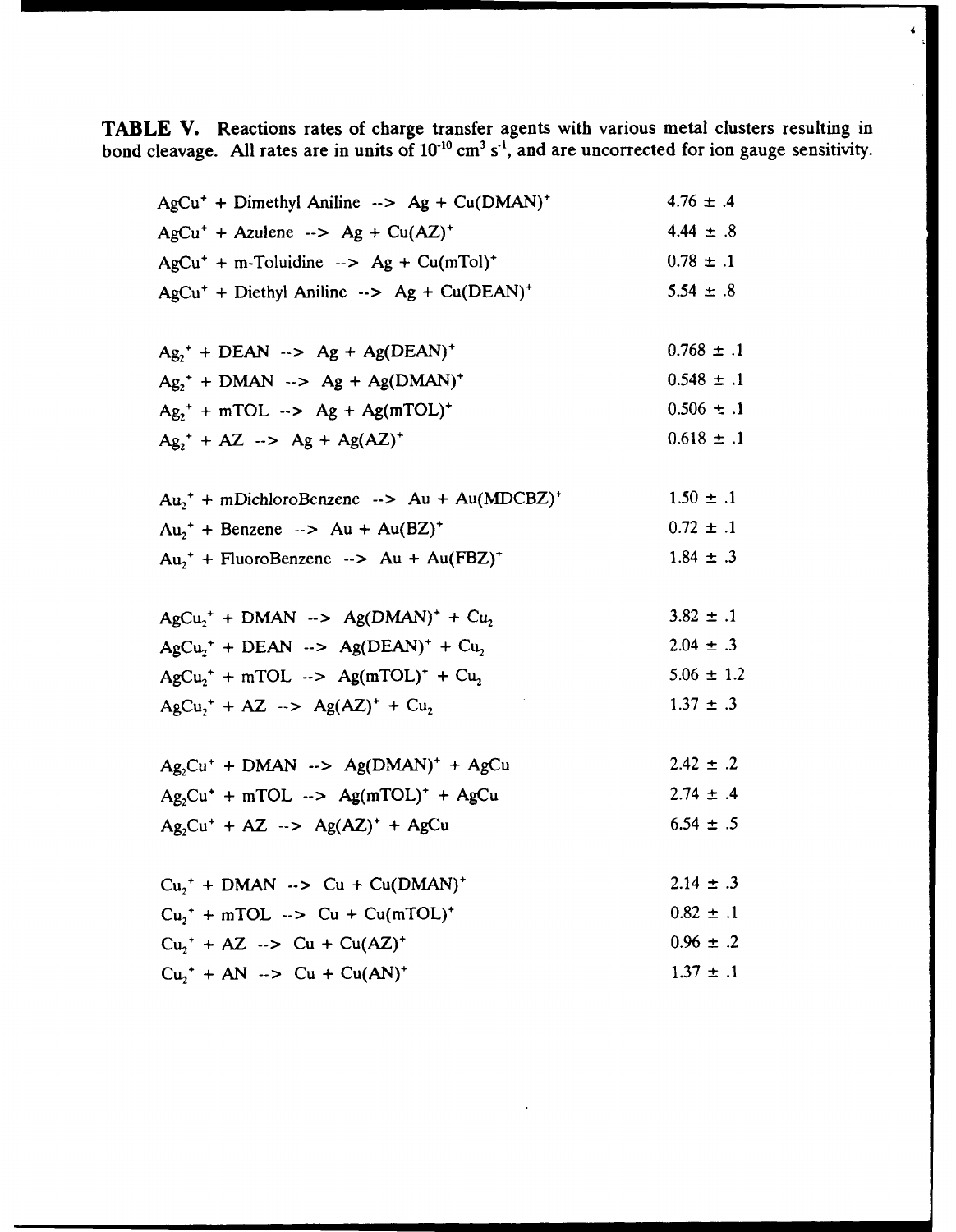

Figure 1. Larger Copper-Silver Clusters.

 $\lambda$